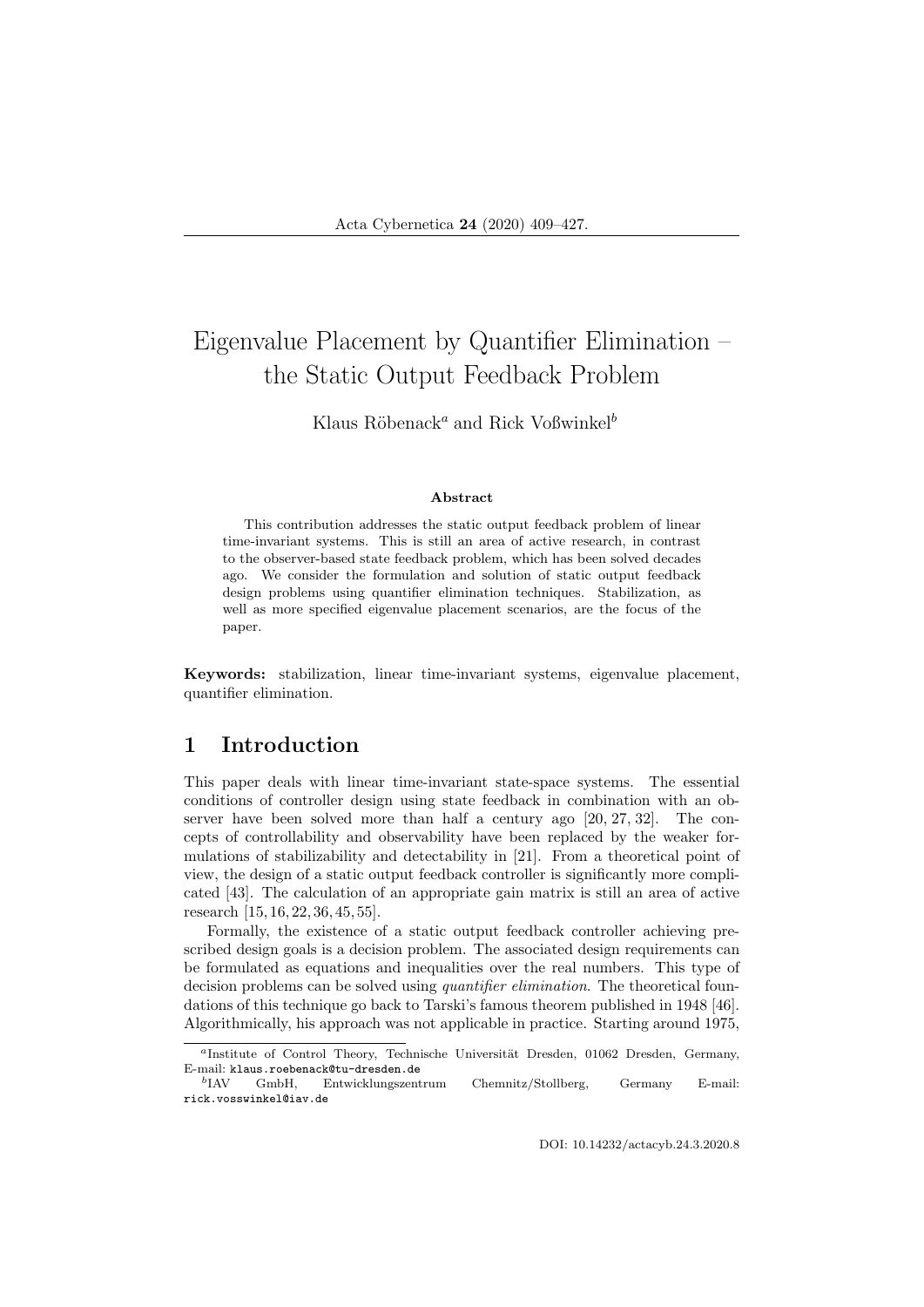several promising algorithms and software tools for quantifier elimination have been developed [6–9, 13, 51, 53].

The application of quantifier elimination in control theory goes back to 1975 [3]. During the last decades, a few further applications have been discussed in the literature [2, 14, 26]. Due to the computational effort involved, quantifier elimination did not become a standard technique in controller design. However, modern algorithms and tools suggest that quantifier elimination may become more important for controller design in the near future. The authors will consider some scenarios of static output feedback design. This paper is an extended version of the results presented at [39]. Some results were also presented in German language in [40].

The paper is structured as follows. In Section 2, we recall well-known facts concerning state feedback design. The difficulties of static output feedback design are addressed in Section 3. The following Section 4 presents some background on quantifier elimination. The described methods are applied to the static output feedback design problem in Section 5. Finally, we will draw some conclusions in Section 6.

### 2 State Feedback Design

In this section, we would like to recall some details concerning state feedback design. Consider a linear time-invariant state-space system

$$
\dot{x} = Ax + Bu, \quad y = Cx \tag{1}
$$

with matrices  $A \in \mathbb{R}^{n \times n}$ ,  $B \in \mathbb{R}^{n \times m}$  and  $C \in \mathbb{R}^{r \times n}$ . The design of a controller is usually carried out via static state feedback

$$
u = -Fx, \quad F \in \mathbb{R}^{m \times n} \tag{2}
$$

with a gain matrix  $F$ . This approach yields the closed-loop system

$$
\dot{x} = (A - BF)x.\tag{3}
$$

The eigenvalues of the closed-loop system (3) can be placed arbitrarily if and only if the system is controllable, i.e.,

$$
\forall s \in \mathbb{C} : \quad \text{rank}(sI - A, B) = n.
$$

During the last decades, several design procedures such as Ackermann's formula have been developed and improved  $[1, 34, 35]$ .

If the system is not controllable, it may still be possible to achieve the most important goal of control, namely stabilization. The system  $(1)$  is called *stabilizable* if

$$
\exists F: \quad A - BF \text{ is Hurwitz.} \tag{4}
$$

The system is stabilizable if and only if

$$
\forall s \in \mathbb{C}, \, \Re(s) \ge 0 : \quad \text{rank}\,(sI - A, B) = n,\tag{5}
$$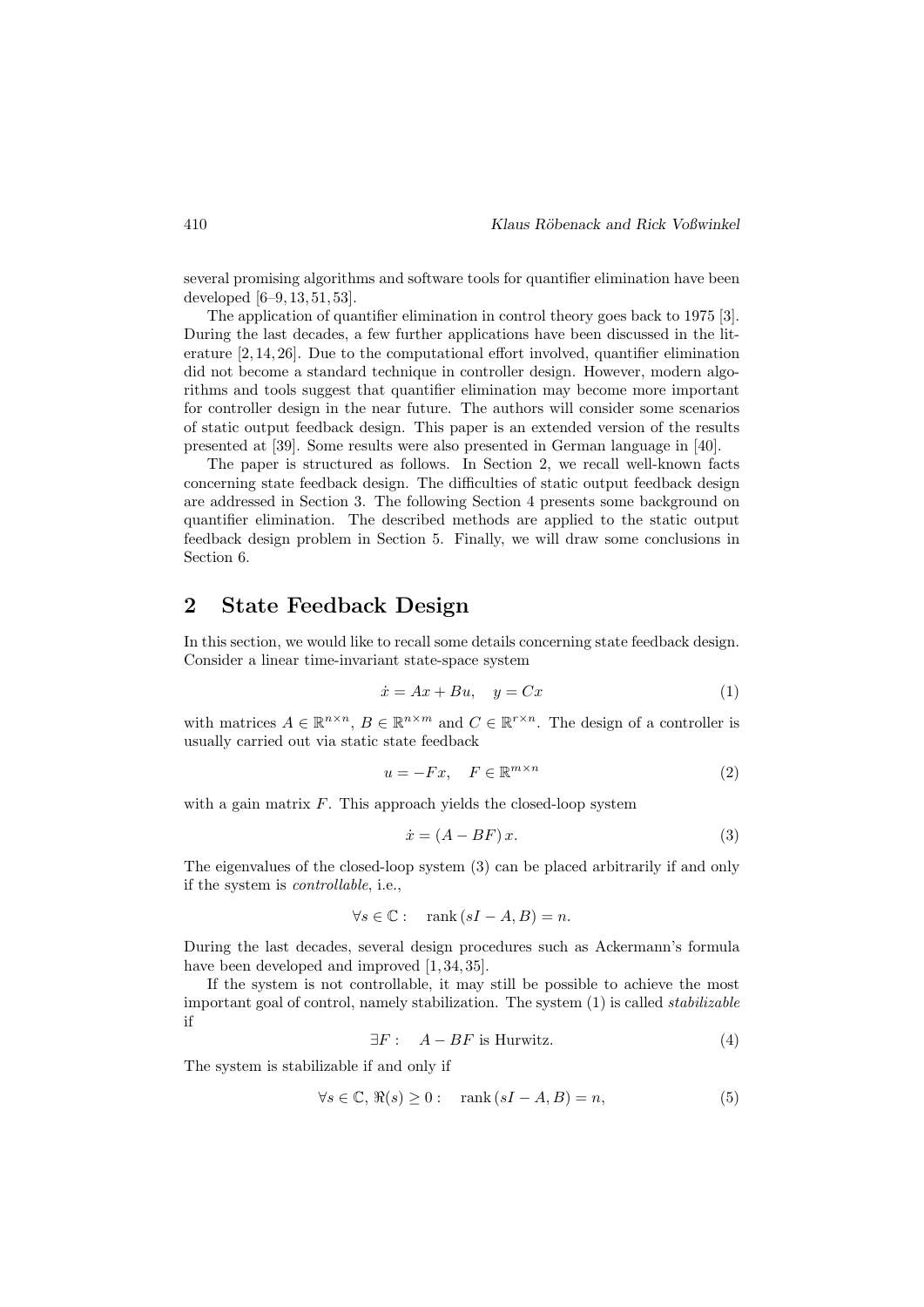see [21]. Roughly speaking, condition (5) can be interpreted as the controllability of all unstable eigenvalues.

To compute a stabilizing feedback law (2), we consider the Lyapunov candidate function  $V(x) = x^T P x$  with a symmetric positive definite matrix  $P \succ 0$ . The time derivative of  $V$  along the dynamics of system  $(1)$  with the state feedback  $(2)$  reads

$$
\dot{V}(x) = \dot{x}^T P x + x^T P \dot{x}
$$
\n
$$
= x^T (A - BF)^T P x + x^T P (A - BF) x
$$
\n
$$
\frac{1}{2} - x^T Q x \quad \text{with} \quad Q \succ 0.
$$
\n(6)

The last line demands negative definiteness of  $\dot{V}$  corresponding to global exponential stability. The stability conditions resulting from (6) are fulfilled if and only if the Lyapunov equation

$$
ATP + PA - FTBTP - PBF = -Q
$$
\n(7)

has a positive definite solution P for an arbitrary positive definite matrix Q. Without loss of generality, we could use the identity matrix  $Q := I$  [37]. Alternatively, we could formulate the stability condition in terms of a *Lyapunov inequality* 

$$
A^T P + P A - F^T B^T P - P B F \prec 0. \tag{8}
$$

For both (7) and (8) we seek a solution w.r.t.  $(P, F)$ . Due to the product terms  $F^T B^T P$  and PBF, (7) and (8) are bilinear. Therefore, linear solvers are not yet applicable.

The bilinearity in  $(7)$  and  $(8)$  cannot directly be removed because the matrix  $B$ in the middle of the product is usually singular. Multiplying both sides of (8) with  $W := P^{-1}$  yields

$$
WAT + AW - WFTBT - BFW \prec 0,
$$
\n(9)

where this inequality has to be solved w.r.t.  $(W, F)$ . The substitution  $G = FW$ yields the linear matrix inequality (LMI)

$$
WAT + AW - GTBT - BG \prec 0,
$$
\n(10)

which can numerically be solved w.r.t.  $(W, G)$ . From the re-substitution  $F =$  $GW^{-1}$ , we obtain the stabilizing gain matrix F.

In practice, the state feedback (2) is usually not directly implemented because not all components of the state are measured. In this case, the state is reconstructed using an observer

$$
\dot{\hat{x}} = A\hat{x} + Bu + L(y - C\hat{x})\tag{11}
$$

with the gain matrix  $L \in \mathbb{R}^{n \times r}$ . Then, the estimated state  $\hat{x}$  is feeded back with

$$
u = -F\hat{x} \tag{12}
$$

instead of  $(2)$ . Existence and computation of the observer gain matrix  $L$  are wellunderstood. However, the combination of  $(11)$  and  $(12)$  can be interpreted as a dynamic output feedback.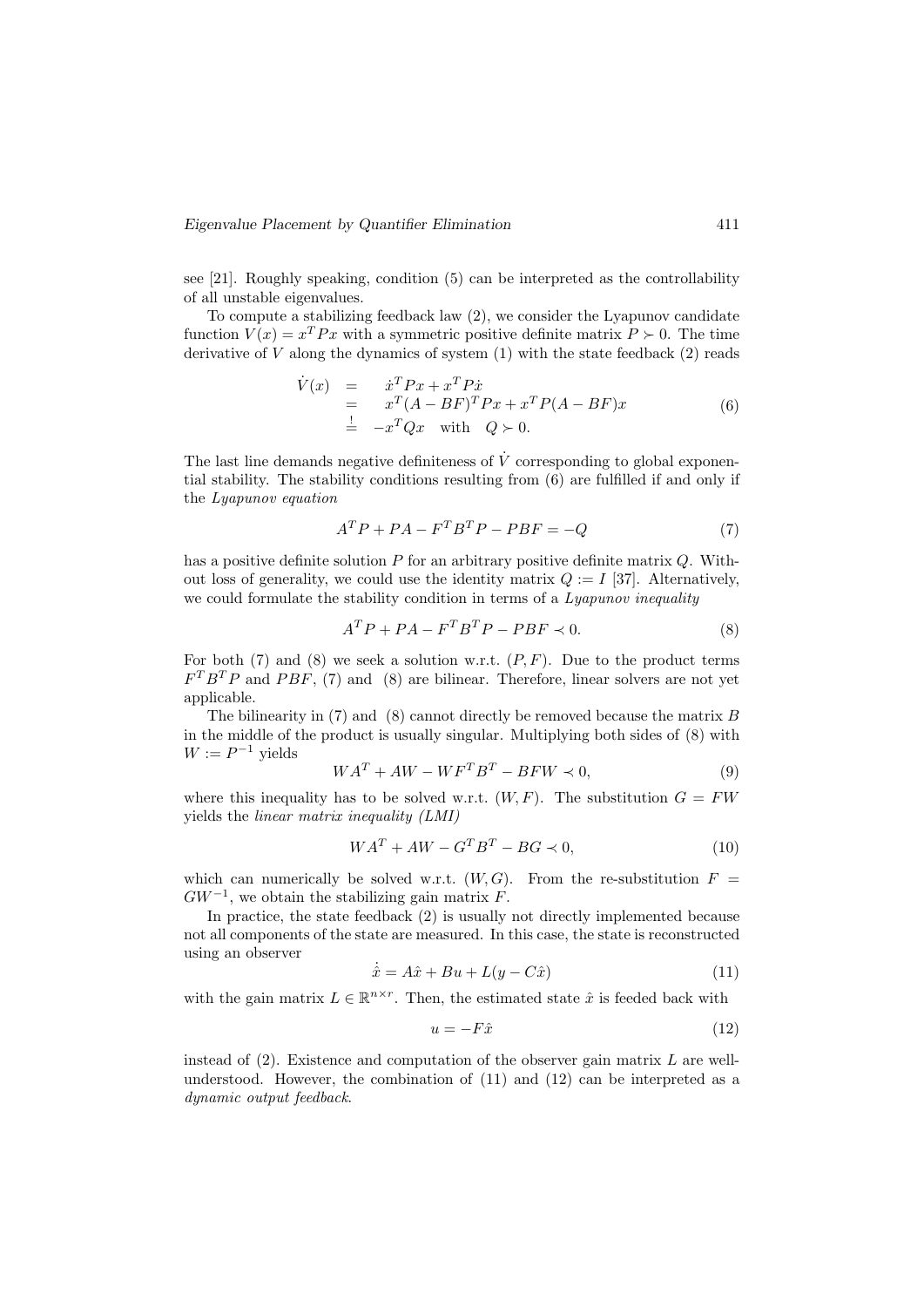### 3 Static Output Feedback Design

Now, we consider system (1) with the static output feedback

$$
u = -Ky, \quad K \in \mathbb{R}^{m \times r}.
$$
\n
$$
(13)
$$

From an implementation point of view, the static output feedback (13) is much simpler than the dynamic output feedback resulting from (11) and (12). The closedloop system

$$
\dot{x} = (A - BKC)x \tag{14}
$$

has the characteristic polynomial

$$
CP(s) = \det(sI - (A - BKC)) = a_0 + a_1s + \dots + a_{n-1}s^{n-1} + s^n.
$$
 (15)

We want to assign new dynamics to the closed-loop system (14) described by the characteristic polynomial

$$
CP^*(s) = a_0^* + a_1^*s + \dots + a_{n-1}^*s^{n-1} + s^n.
$$
 (16)

Unfortunately, the conditions for arbitrary eigenvalue placement via static output feedback are much more complicated compared to the static state feedback case. The necessary condition

$$
mr \ge n \tag{17}
$$

is straightforward. Sufficient conditions for generic systems have been discussed in [12, 23, 28, 50]. After decades of research, the static output feedback eigenvalue placement was stated as an open problem in [43] and has been solved recently in [15].

Why is the eigenvalue assignment problem so difficult? The determinant used to define the characteristic polynomial (15) is a multilinear functional. Therefore, the coefficients  $a_0, \ldots, a_{n-1}$  may depend multilinearly on the entries of the closed-system matrix  $A - BKC$  as well as the entries of the gain matrix K. As a consequence, the eigenvalue assignment problem

$$
\exists K \,\forall s: \quad \mathbf{CP}(s) \stackrel{!}{=} \mathbf{CP}^*(s) \tag{18}
$$

yields a multilinear system of equations, which may only have complex solutions.

For a generic system, the number of solutions is given by the *Schubert number* [5, 50]:

$$
d(m,r) = \frac{1! \, 2! \, \cdots \, (r-1)! \, 1! \, 2! \cdots (m-1)! \, (mr)!}{1! \, 2! \cdots (m+r-1)!} = \frac{1! \, 2! \, \cdots \, (r-1)! \, (mr)!}{m! \, \cdots \, (m+r-1)!}.
$$

An odd number of complex solutions would imply the existence of a real solution, which is required for the actual control implementation. The results on eigenvalue assignability for generic systems can be summarized as follows [50]: If  $d(m, r)$  is odd, the eigenvalues of a generic system can be assigned arbitrarily by static output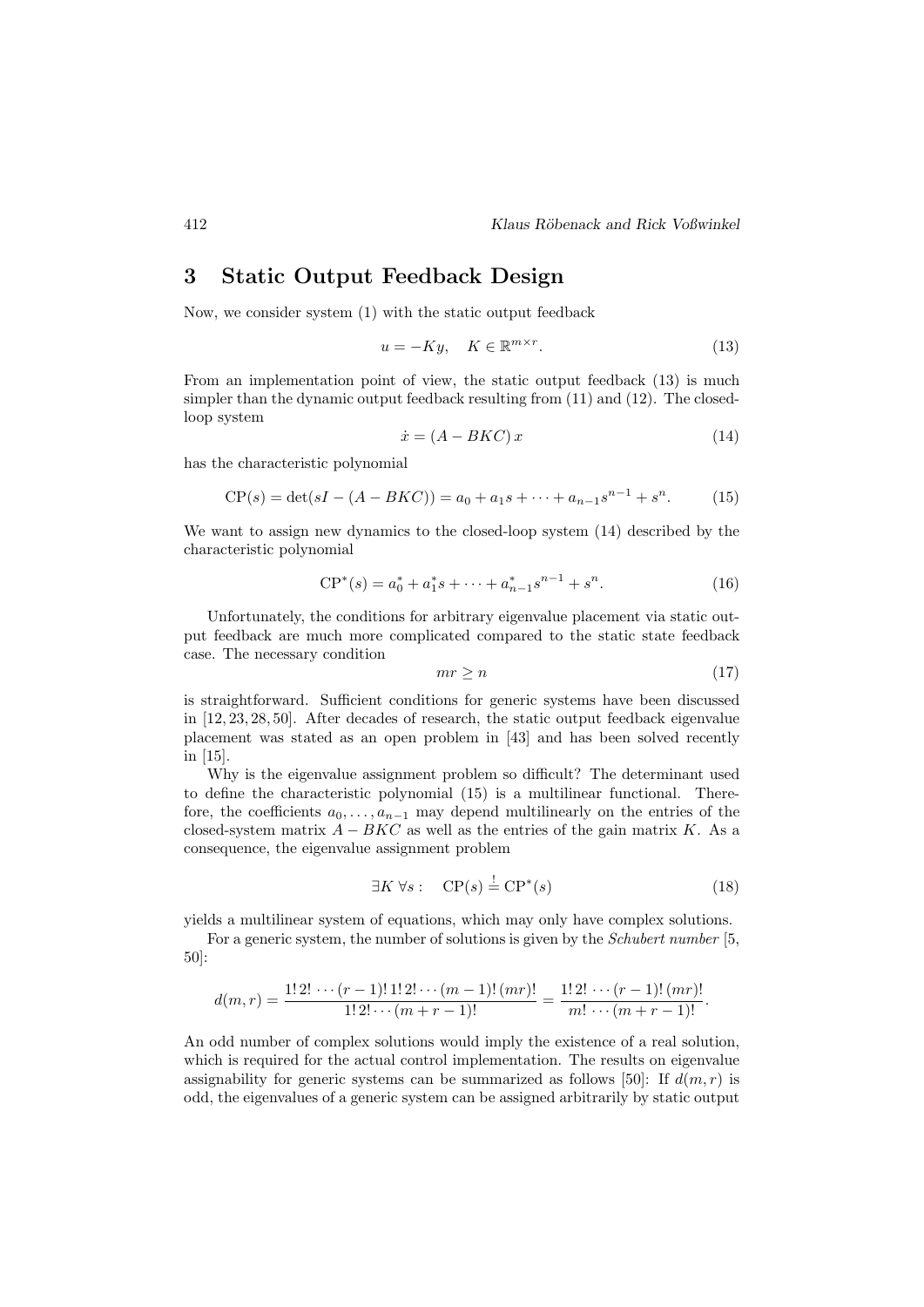feedback (13) if and only if condition (17) holds. If  $d(m, r)$  is even, the generic system has the arbitrary eigenvalue assignability if  $mr > n$ . For procedures to solve the assignment problem with static output feedback numerically see [15,16,22,30,55] and references cited therein.

Instead of eigenvalue placement, we consider the stabilization problem now. The system is called stabilizable by static output feedback if

$$
\exists K: \quad A - BKC \text{ is Hurwitz.} \tag{19}
$$

To derive conditions for stabilizability we consider the Lyapunov candidate function  $V(x) = x<sup>T</sup> P x$  with  $P \succ 0$ . Carrying out the procedure similarly to Section 2 yields

$$
P(A - BKC) + (A - BKC)^T P \prec 0.
$$
\n<sup>(20)</sup>

The alternative formulation with  $W := P^{-1}$  reads

$$
(A - BKC)W + W(A - BKC)^{T} \prec 0. \tag{21}
$$

For fixed P or W, the inequalities (20) and (21) are LMIs. In our application, we need to solve (20) or (21) simultaneously w.r.t.  $(P, K)$  or  $(W, K)$ , respectively, which is difficult due to bilinearity. A simple substitution (as the transition form  $(9)$ ) to (10)) does not result in an equivalent formulation as the associated product terms  $PBKC$  and  $BKCW$  have an usually singular matrix between the factors  $P, K$  or  $W, K$ , respectively. Approaches to resolve this bilinearity result in a non-convex optimization problem of coupled LMIs, see [25,45]. However, we have the possibility for solving this LMI iteratively, similar to the approaches summarized in [38] for a cooperativity-enforcing observer synthesis.

### 4 Quantifier Elimination

The conditions and properties introduced above can all be expressed using so-called prenex formulas. These prenex formulas can be described by

$$
G(Y, Z) := (Q_1 y_1) \cdots (Q_l y_l) F(Y, Z)
$$
\n
$$
(22)
$$

with  $Q_i \in \{ \exists, \forall \}$  and the quantifier-free formula  $F(Y, Z)$ . A quantifier-free formula  $F(Z)$  is given by a boolean combination of atomic formulas  $f(z_1, \dots, z_k)$ 0 with  $\circ \in \{ =, \leq, >, \leq, \geq, \neq \}$  and a polynomial  $f(z_1, \ldots, z_k)$ , using the operators  $\vee, \wedge, \neg, \implies$  and  $\iff$ . From the control-theoretic point of view, we are in a first step interested in the solvability of the problems (4), (18) or (19) and in a second step we are looking for a specific solution. In other words, is there a possible control parameter configuration which solves the problem and how do we have to choose these parameters? Thus we are interested in a quantifier-free equivalent to the quantified conditions (4), (18) and (19). If such an equivalent exists or not is stated by the following theorem [4], which is a direct consequence of the Tarski-Seidenberg Theorem [44, 46]: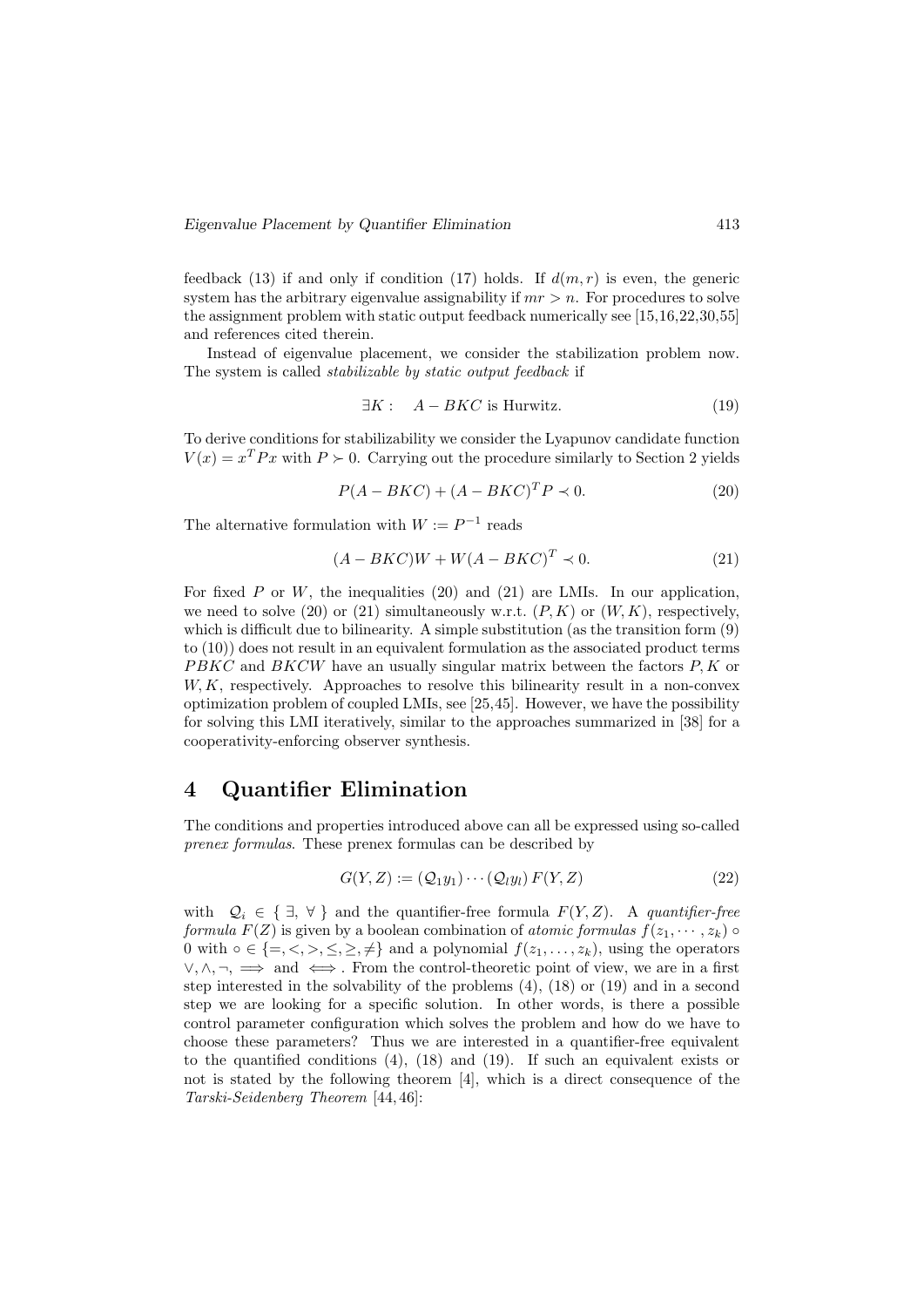Theorem 1 (Quantifier Elimination Over The Real Closed Field). For every real prenex formula  $G(Y, Z)$  there exists an equivalent quantifier-free formula  $H(Z)$ , *i.e., for every*  $Y \in \mathbb{R}^l$  and  $Z \in \mathbb{R}^k$  there holds

$$
G(Y, Z)
$$
 is true  $\iff$   $H(Z)$  is true.

To illustrate the idea of quantifier elimination let us consider the quadratic polynomial  $f(x) = x^2 + px + q$ . First, we might be interested in the parameter combinations for which at least one real root exists. This can be formulated with  $\exists x : f(x) = 0$ , hence  $Y = \{x\}$  and  $Z = \{p, q\}$ . An equivalent condition without quantifiers in the quantifier-free variables is  $p^2 - 4q \ge 0$  ( $\exists x : f(x) = 0 \iff$  $p^2 - 4q \ge 0$ ). Secondly, let us consider the existence of two different real roots. A corresponding prenex formula is  $\exists x, y : f(x) = 0 \land f(y) = 0 \land x \neq y$ . The formulation  $p^2 - 4q > 0$  comes up as a quantifier-free equivalent. Following this concept,  $f(x)$  is positive definite if  $p^2-4q<0$  holds and the question, if there exists a configuration  $(p, q)$  that  $f(x)$  becomes negative definite  $(\exists p, q \forall x : f(x) < 0)$  leads to false. In the last case, all variables are quantified  $(Y = \{x, p, q\}; Z = \{\emptyset\}).$ Thus, a decision problem has been derived and just true or false can result.

So the question arises if there exists a systematic approach to generate such quantifier-free equivalent formulations. There are several methods to achieve a quantifier elimination (QE). Historically the first algorithm was introduced by Tarski himself, but the computational complexity of this procedure cannot be bounded by any stack of exponentials. Nowadays, the three most common strategies are cylindrical algebraic decomposition (CAD), virtual substitution (VS) and real root classification techniques (RRC).

A quantifier-free formula given by a boolean combination of atomic formulas defines a semialgebraic set in  $\mathbb{R}^n$ . A crucial result of real algebraic geometry is, that the projection of a semialgebraic set from  $\mathbb{R}^n$  to  $\mathbb{R}^{n-1}$  is a semialgebraic set as well [4]. This idea is used by the first practically relevant algorithm, CAD [8]. Basically, this algorithm consists of three phases. In a first step, the semialgebraic set is successively projected to  $\mathbb{R}^1$ . The prenex formulas are afterward evaluated at the resulting semialgebraic sets in  $\mathbb{R}^1$ . In the end, the obtained results are lifted back to  $\mathbb{R}^n$ . Contrary to the other illustrated strategies, there exists no limitation w.r.t. the investigated polynomials. However, the computational load might increase double exponentially in the number of variables [11].

Better computational properties result with the virtual substitution [31, 51, 52] and real root classification algorithms [17, 24, 54]. The method of virtual substitution is based on a formula equivalent to variable substitution using so-called elimination sets. This approach is only applicable to linear [51], quadratic [31] and cubic [52] polynomials, w.r.t. the quantified variables. Nevertheless, the computational complexity still grows exponentially in the number of quantified variables.

The term real root classification covers all approaches based on the number of real roots in a given interval. Utilizing Sturm-Habicht sequences, very effective algorithms could be achieved, especially for the sign definite conditions (SDC)  $\forall x(x>0 \implies f(x)=0)$ . The computational effort of such a sign definite problem grows just exponential in the degree of the polynomials.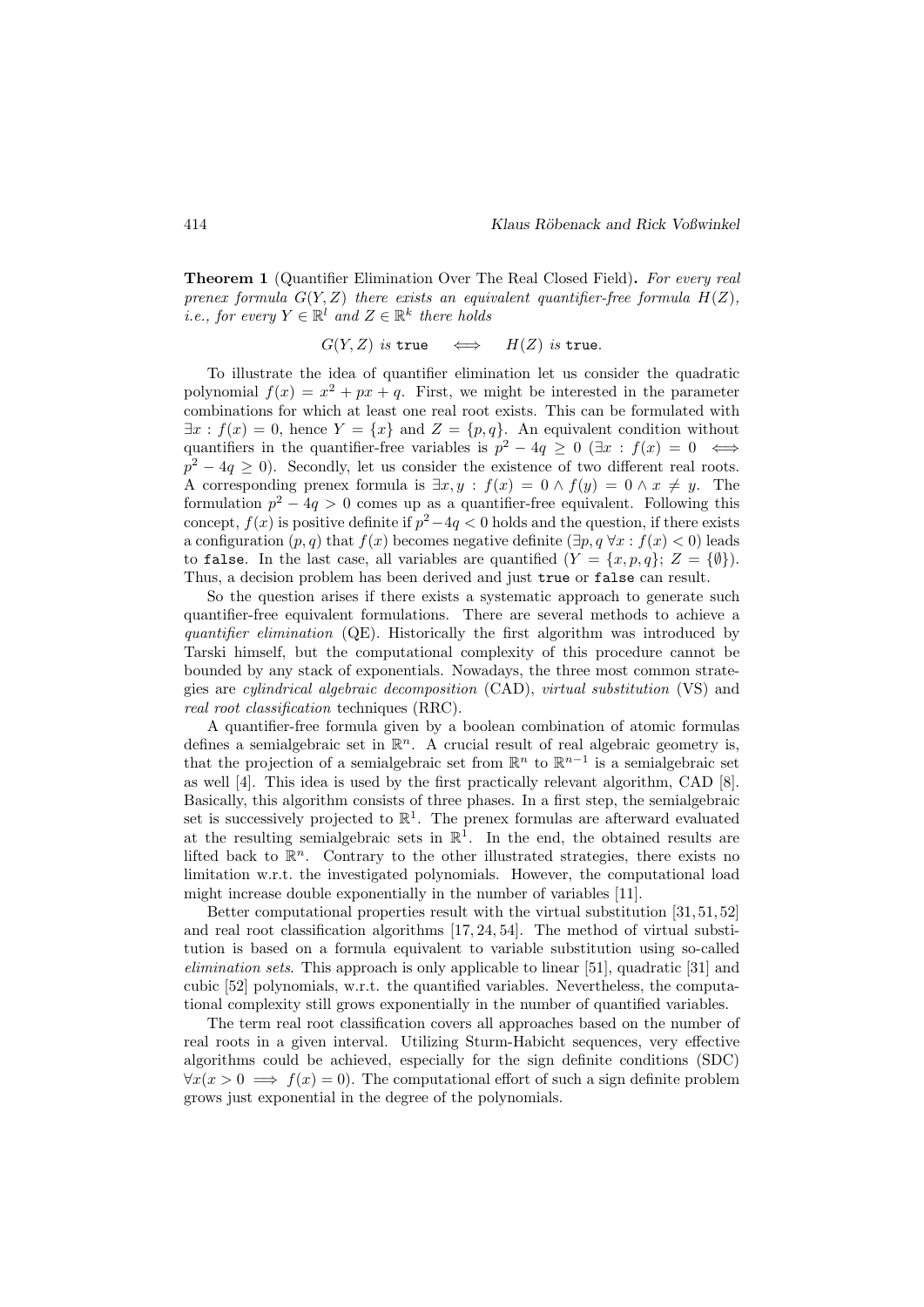Table 1: Quantifier elimination software and employed strategies

| Program         | QE methods   | <b>Notes</b>                  | References                    |
|-----------------|--------------|-------------------------------|-------------------------------|
| QEPCAD          | CAD          | Quantifier Elimination by     | 9                             |
|                 |              | Partial Cylindrical Algebraic |                               |
|                 |              | Decomposition                 |                               |
| <b>QEPCAD B</b> | <b>CAD</b>   | Improved version of QEPCAD    | [6]                           |
| Redlog          | CAD, VS      | Reduce package                | $\left\lceil 13 \right\rceil$ |
| SyNRAC          | CAD, VS, SDC | Maple toolbox                 | [24, 53]                      |
| RegularChains   | <b>CAD</b>   | Maple toolbox                 |                               |

During the last two decades, some powerful software tools to handle QE problems have been developed. A basic overview of these tools and the employed QE strategies is given in Table 1.

### 5 Stabilizability and Stabilization

#### 5.1 Stabilization based on Routh, Hurwitz etc.

To the authors' knowledge, stabilizability and stabilization by static output feedback was the first application of QE in control theory [3]. Consider system (1) with the static output feedback (13). The stabilizability problem (19) can be stated as follows:

Proposition 1 (Stabilizability). System (1) is stabilizable by a static output feedback (13) if and only if

$$
\exists k_{11} \cdots \exists k_{mr} : CP(\cdot) \text{ is a Hurwitz polynomial.}
$$
 (23)

This is essentially a reformulation of (19) in more direct terms of a prenex formula. The Hurwitz property of the characteristic polynomial (15) (i.e., all roots have negative real parts) can be verified using the Routh, Hurwitz, or Liénard-Chipart test:

$$
n = 2: a_0 > 0 \land a_1 > 0,
$$
  
\n
$$
n = 3: a_0 > 0 \land a_1 > 0 \land a_1a_2 - a_0 > 0,
$$
  
\n
$$
n = 4: a_0 > 0 \land a_1 > 0 \land a_2 > 0 \land a_1a_2a_3 - a_1^2 - a_0a_3^2 > 0.
$$
\n(24)\n
$$
\vdots
$$

Based on the formulas (23) and (24), the stabilizability of the system can formally be verified using QE. In [3], the approach was illustrated on a system with  $n = 3$ ,  $m = 1$  and  $r = 2$ , where QE was carried out by hand. The same example was considered in [45] using QEPCAD [9] and in [42] using REDLOG [13].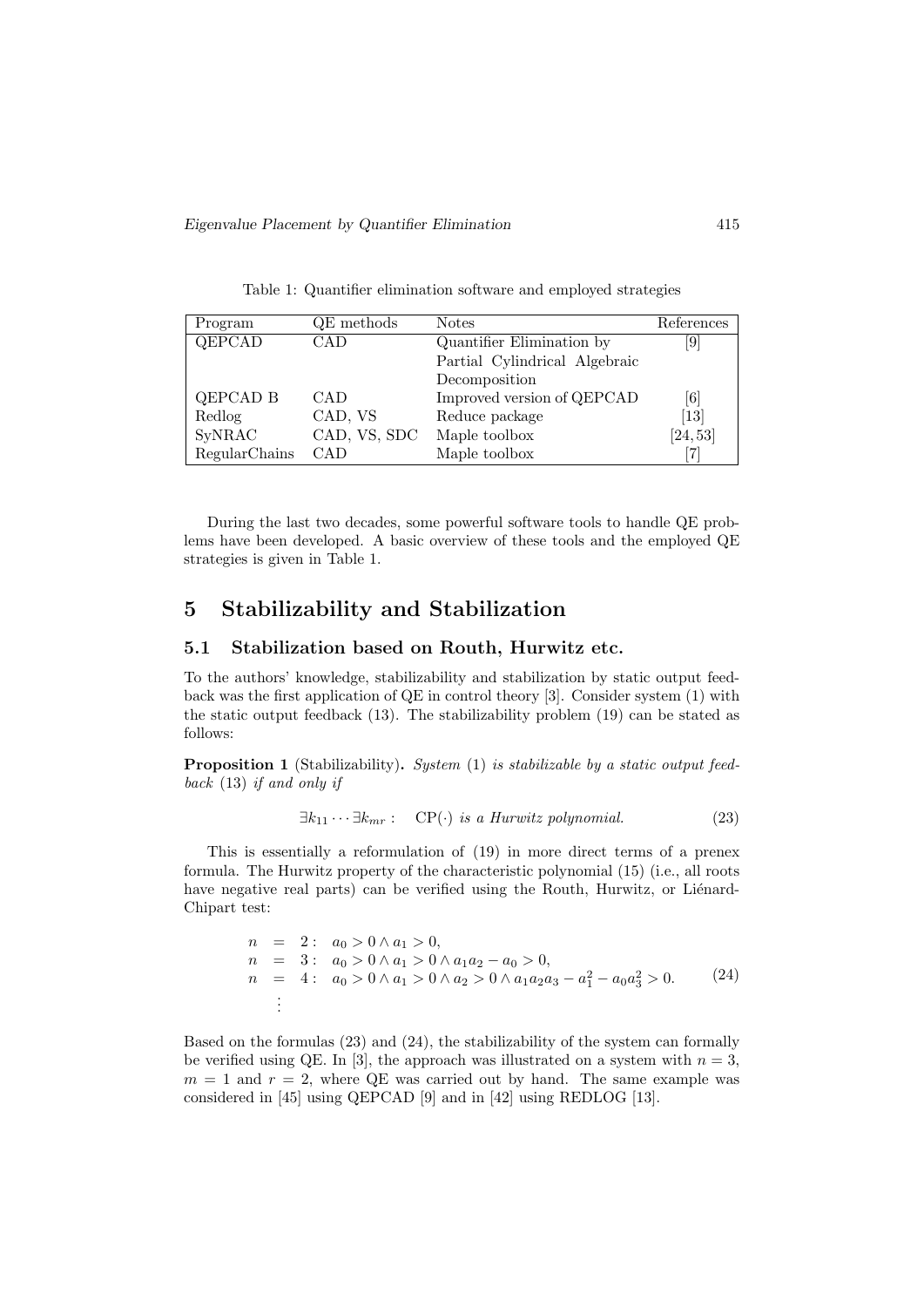Example 1. We consider the system

$$
A = \begin{pmatrix} -1 & 0 & 0 & 0 \\ 0 & -2 & 0 & 0 \\ 0 & 0 & 1 & 0 \\ 0 & 0 & 0 & 2 \end{pmatrix}, B = \begin{pmatrix} 1 & 0 \\ 1 & 0 \\ 1 & 1 \\ 1 & 0 \end{pmatrix},
$$
  
\n
$$
C = \begin{pmatrix} 1 & 1 & 1 & 1 \\ 0 & 0 & 0 & 1 \end{pmatrix}, K = \begin{pmatrix} k_{11} & k_{12} \\ k_{21} & k_{22} \end{pmatrix}.
$$
 (25)

derived from from [55, Example 4.1] having  $n = 4$  and  $m = r = 2$ . The coefficients of the characteristic polynomial (15) are

$$
a_0 = -2k_{11}k_{22} + 2k_{12}k_{21} - 4k_{21} - 2k_{12} + 4,
$$
  
\n
$$
a_1 = 3k_{11}k_{22} - 3k_{12}k_{21} + 4k_{21} + k_{12} + 10k_{11},
$$
  
\n
$$
a_2 = -k_{11}k_{22} + k_{12}k_{21} + k_{21} + 2k_{12} - 5,
$$
  
\n
$$
a_3 = -k_{21} - k_{12} - 4k_{11}.
$$
\n(26)

To verify the stabilizability based on (23) with (24) we used the computer algebra system REDUCE with the package REDLOG [13]. For the computations we employed a PC with Intel®  $\text{Core}^{\text{TM}}$  i5-6500 CPU at 3.2 GHz and 64 GiB RAM under the Linux system Fedora 30 (64 bit). For QE we used the virtual substitution method from [29] (i.e., the function rlqe with the switch on ofsfvs). For system (25), eliminating the existence quantifiers from (23) with (24) took approximately 430 ms resulting in the quantifier-free formula true. Hence, the system is stabilizable by static output feedback. Note that if we replace the system matrix A by  $-A$ , the resulting system is not stabilizable by static output feedback. These results are in accordance with [55]. We made the source files available on Github [56].

Remark 1. Applying QE to (23), we can formally verify the solvability of the stabilization problem  $(19)$ . If the stabilization problem is solvable, we have a justification to apply numerical methods to compute the gain  $K$ . Moreover, we could also employ QE directly to compute a stabilizing gain  $K = (k_{ij})$  step-by-step:

- 1. Omit the existence quantifier for one variable  $k_{ij}$ ,
- 2. Compute the feasible set,
- 3. Specify the variable and proceed with the next variable.

An entry  $k_{ij}$  not associated with a quantifier becomes a free variable. QE applied to (23) yields a quantifier-free formula in this (single) variable  $k_{ij}$  (assuming no further parameters are involved).

**Example 2.** Now, we want to compute a stabilizing gain matrix  $K$  for system (25) from Example 1. Omitting the existence quantifier for  $k_{11}$  yields true, i.e., we can select any real value. Here  $k_{11} := 0$  is chosen. Afterward, we omit the quantifier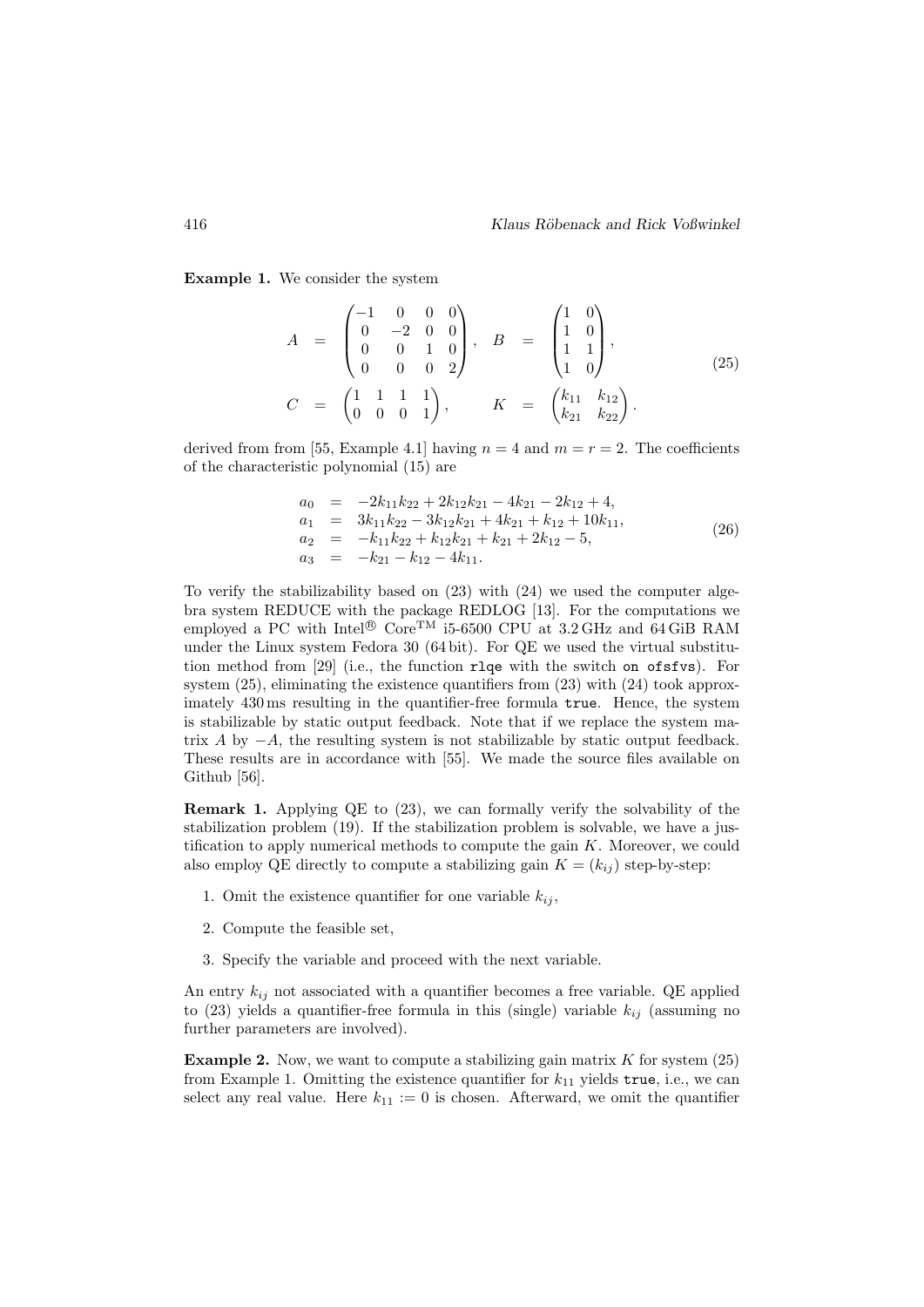of  $k_{12}$  and QE yields  $k_{12} > 2$ . We set  $k_{12} := 3$  and proceed with  $k_{21}$  resulting in  $k_{21} > 1$ . With  $k_{21} := 2$ , the characteristic polynomial does not depend anymore on  $k_{22}$ . With the choice  $k_{22} := 0$  the gain matrix has the form

$$
K = \begin{pmatrix} 0 & 3 \\ 2 & 0 \end{pmatrix} \tag{27}
$$

and yields the eigenvalues  $s_1 = s_2 = s_3 = -1$  and  $s_4 = -2$  of the closed-loop system (14). Alternatively, we could set  $k_{11} := 1$  in the first step. In the second step regarding  $k_{12}$  we obtain true and set  $k_{12} := 0$ . QE in the third step also yields true, where we would set  $k_{21} := 0$ . This results in the conditions that  $k_{22}$  must be smaller than the smallest real root of the polynomial  $\phi(k_{22}) = k_{22}^2 + 24k_{22} + 12$ . The quadratic polynomial has the roots  $k_{22} = -12 \pm 2\sqrt{33} \approx \{-0.511, -23.489\}.$ The conditions above are fulfilled for  $k_{22} = -24$ . With the gain matrix

$$
K = \begin{pmatrix} 1 & 0 \\ 0 & -24 \end{pmatrix},\tag{28}
$$

the closed-loop system has the eigenvalues  $s_{1,2} \approx -0.011 \pm 3.95j$ ,  $s_3 \approx -1.205$  and  $s_4 \approx -2.773$ . Both computed eigenvalue constellations stabilize the system.

Example 3. The example system

$$
A = \begin{pmatrix} 0 & 0 & 0 & 0 \\ 0 & 0 & 0 & 0 \\ 2 & 0 & 1 & 2 \\ 0 & 2 & 2 & 1 \end{pmatrix}, \quad B = \begin{pmatrix} 1 & 0 \\ 0 & 1 \\ 0 & 0 \\ 0 & 0 \end{pmatrix}, \quad C = \begin{pmatrix} 4 & -3 & 3 & 0 \\ -2 & 2 & -1 & 2 \end{pmatrix}
$$
(29)

was introduced in [18]. In [10], the authors considered different static output feedback structures

$$
K = \begin{pmatrix} k_{11} & k_{12} \\ k_{21} & k_{22} \end{pmatrix}, \quad K = \begin{pmatrix} k_{11} & 0 \\ k_{21} & k_{22} \end{pmatrix}, \quad K = \begin{pmatrix} k_{11} & 0 \\ 0 & k_{22} \end{pmatrix}
$$
(30)

for system (29). The verification of stabilizability by these gain matrices using Proposition 1 required approximately 5 min 50 s, 0.95 s or 0.36 s computation time, respectively. Now, let us consider the diagonal matrix in Eqs. (30) (right). With  $k_{11}$  as a free variable and  $k_{22}$  as a quantified variable, QE yields the condition  $k_{11} > 7/3 = 2.\overline{3}$ . Conversely, if we select  $k_{22}$  as a free and  $k_{11}$  as a quantified variable, QE returns the result that  $k_{22}$  must be greater than the largest real root of the polynomial  $\phi(k_{22}) = 9k_{22}^2 - 46k_{22} + 9$ . The quadratic polynomial has the roots  $k_{22} = (23 \pm 8\sqrt{7})/9 \approx \{0.204, 4.907\}$ , i.e.,  $k_{22} \gtrapprox 4.907$ . If we select one of these variables according to the specified bounds, then there is a value for the other variable stabilizing the system.

**Remark 2** (Robust stabilization). Let  $s_0 < 0$  be a stability margin, i.e., a distance to the imaginary axis. Applying the substitution  $s \mapsto s - s_0$  to the characteristic polynomial (15), the corresponding conditions (24) ensure that any root  $s_i \in \mathbb{C}$ of (14) fulfills  $\Re(s_i) < s_0$ . In a similar manner we can define two bounds  $\underline{s}_0, \overline{s}_0$  with  $s_0 < \bar{s}_0 < 0$  such that all eigenvalues fulfill  $s_0 \leq \Re(s_i) < \bar{s}_0$ .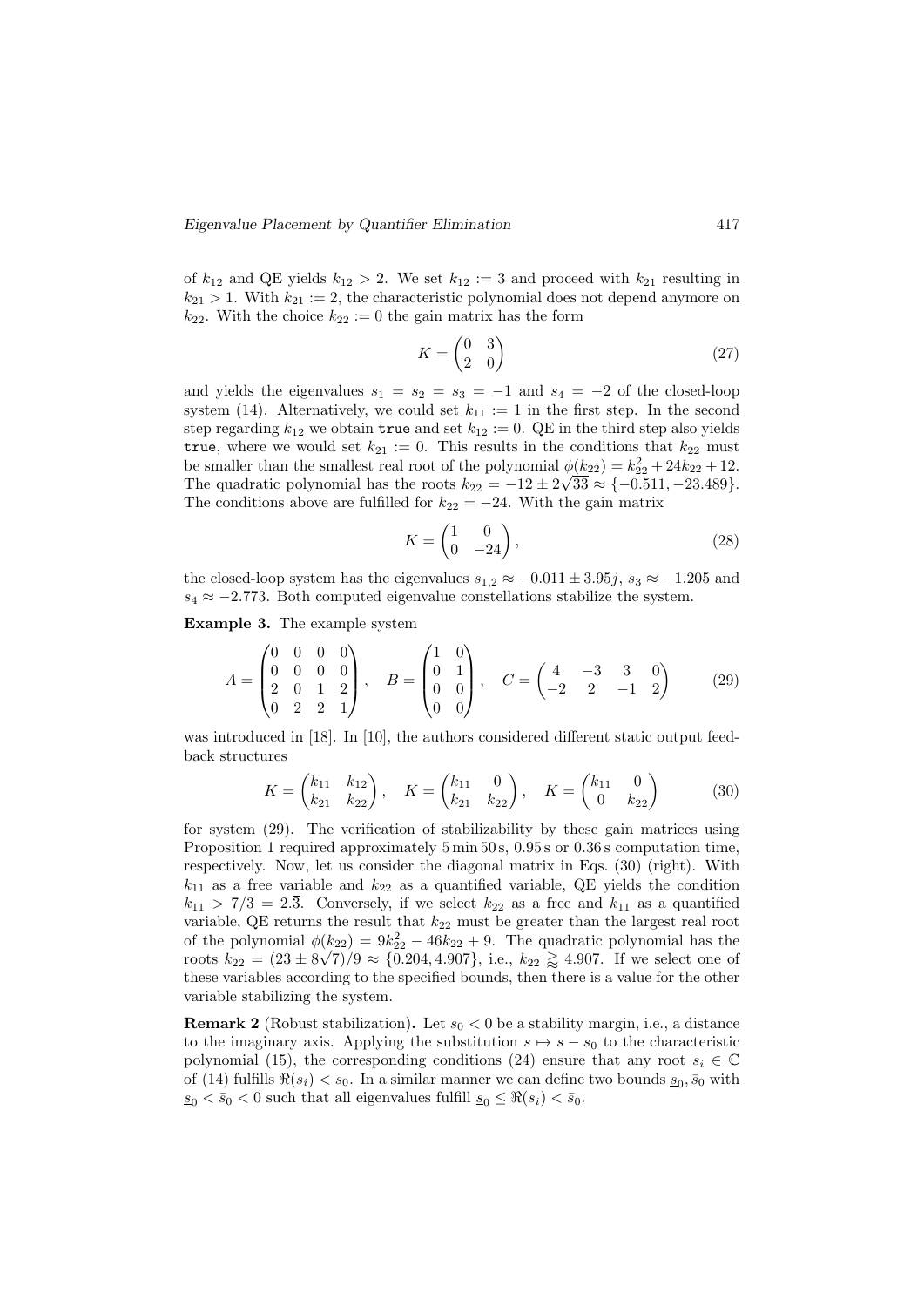#### 5.2 Stabilization based on Lyapunov formulations

As an alternative to the approach based on the characteristic polynomial presented above, we may directly use the Lyapunov condition (20) or (21) [47,49]. This leads to the prenex formulation

$$
\exists P, K: \quad P \succ 0 \land P(A - BKC) + (A - BKC)^T P \prec 0. \tag{31}
$$

From a computational point of view the equivalent equality condition

$$
\exists P, K: \quad P \succ 0 \land \underbrace{P(A - BKC) + (A - BKC)^T P + I}_{M :=} = 0 \tag{32}
$$

is advantageous. The prenex formulation (32) leads to  $n(n+1)/2$  equality conditions and based on Sylvester's the leading principal criterion  $[33]$  it turns into n inequality conditions for the definiteness of P:

$$
P \succ 0 \iff p_{11} > 0 \land \det\begin{pmatrix} p_{11} & p_{12} \\ p_{21} & p_{22} \end{pmatrix} > 0 \land \dots \land \det(P) > 0.
$$

The resulting equality constraints of the Lyapunov equation in (32) are bilinear in the parameters  $p_{11}, \ldots, p_{nn}, k_{11}, \ldots, k_{mr}$ . In contrast to (32), the formulation (31) leads to n additional inequality conditions instead of  $n(n + 1)/2$  equality conditions due to the leading principal criterion, i.e., condition (31) results over all in 2n inequality constraints. However, these conditions may result in higher order monoms in the parameters  $p_{11}, \ldots, p_{nn}, k_{11}, \ldots, k_{mr}$  with increasing dimensions of the principal minors. These high order polynomial conditions result in demanding computational effort. This especially holds true for increasing systems dimension. These considerations are summed up by the following proposition.

Proposition 2 (Stabilizability with the Lyapunov equation). System (1) is stabilizable by a static output feedback (13) if and only if

 $\exists p_{11}, \ldots, p_{nn}, k_{11}, \ldots, k_{mr} : m_{11} = 0 \wedge \cdots \wedge m_{nn} = 0 \wedge |P_1| > 0 \wedge \cdots \wedge |P_n| > 0$  (33)

with  $m_{ij}$  being the element of the *i*-th row and the *j*-th column of the matrix M defined in (32) and  $|P_i|$  denoting the *i*-th leading principal minor of P.

Remark 3 (Robust stabilization with the Lyapunov equation). Equivalently to Remark 2, a robust stabilization can be achieved by replacing the matrix M defined in (32) with

$$
M := P(A - s_0I - BKC) + (A - s_0I - BKC)^T P + I.
$$

This substitution shifts the stability condition to a line parallel to the imaginary axis through the point  $s_0 < 0$  on the real axis.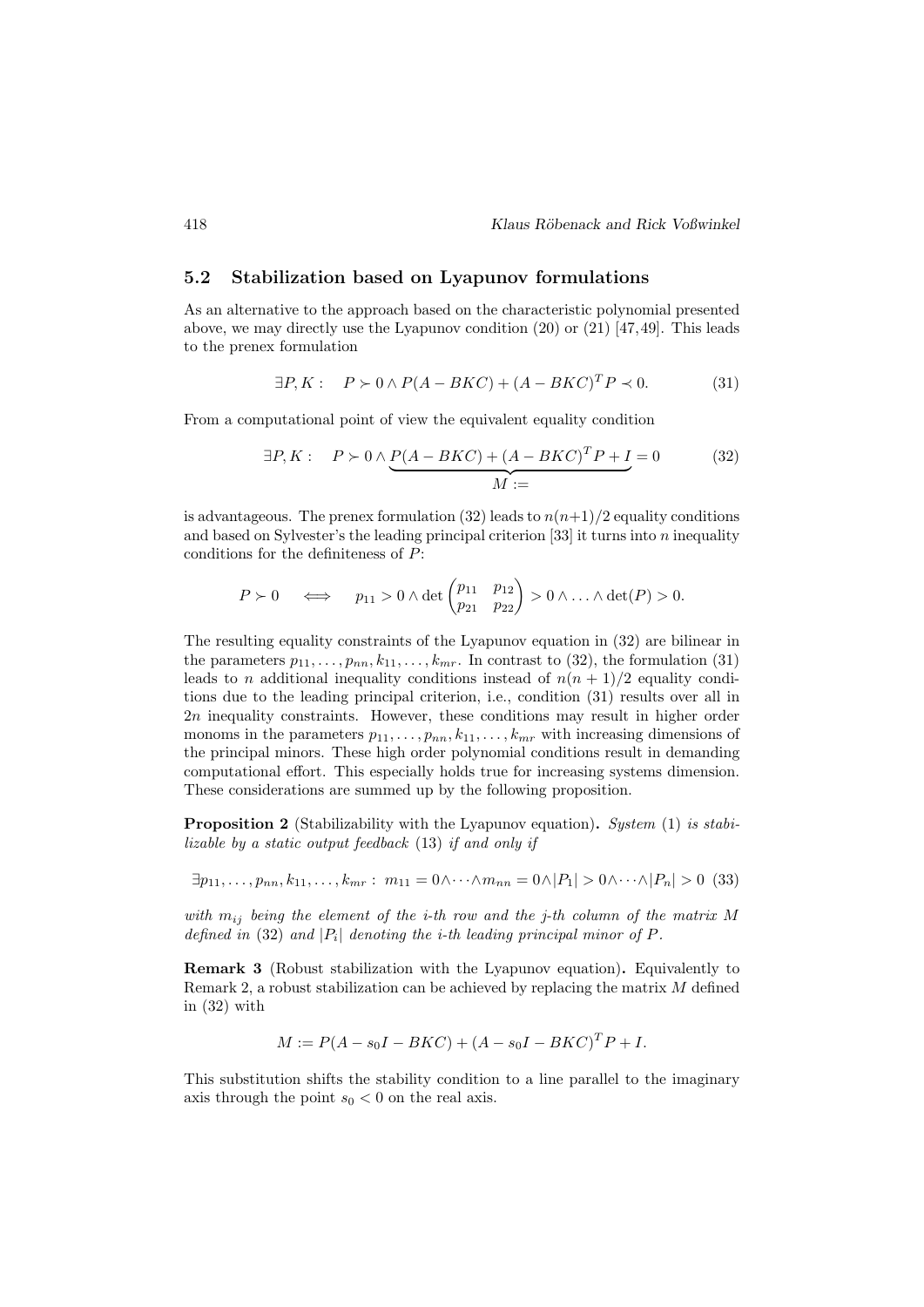### 5.3 Eigenvalue Placement, Real and Interval Stabilization

Consider the question of arbitrary eigenvalue placement (real or complex conjugate pairs) via static output feedback. This problem is equivalent to the question, whether any polynomial (16) with real coefficients  $a_0^*, \ldots, a_{n-1}^* \in \mathbb{R}$  can be imposed to the closed-loop system by output feedback (13). This leads directly to the following formulation [3, 41]:

Proposition 3 (Arbitrary Eigenvalue Placement). Any characteristic polynomial  $(16)$  can be assigned to the characteristic polynomial  $(15)$  of the closed-loop system (14) if and only if

$$
\forall a_0^* \cdots \forall a_{n-1}^* \ \exists k_{11} \cdots \exists k_{mr} : a_0 = a_0^* \land \ldots \land a_{n-1} = a_{n-1}^*.
$$
 (34)

The comparison between  $(15)$  and  $(16)$  as in  $(18)$  is carried out by coefficient matching.

Example 4. We continue with system (25) from Example 1. Carrying out QE for the associated condition (34) yields false, i.e., the eigenvalues cannot be assigned arbitrarily. The REDUCE script required approximately 120 ms computation time, from which QE took about 20 ms.

An arbitrary eigenvalue placement is not absolutely necessary in practice. Normally, one has a specific idea of the eigenvalues to be imposed.

Proposition 4 (Specific Eigenvalue Placement). Consider a given prescribed characteristic polynomial (16). This polynomial can be imposed to the system's characteristic polynomial (15) by static output feedback (13) if and only if

$$
\exists k_{11} \cdots \exists k_{mr} : a_0 = a_0^* \wedge \ldots \wedge a_{n-1} = a_{n-1}^*.
$$
 (35)

Example 5. Consider system (25) from Example 1. First, we try to place all eigenvalues at  $s_{1,\dots,4} = -1$ , i.e.,  $CP^*(s) = (s+1)^4$ . QE applied to (35) results in false, i.e., this specific eigenvalue assignment is not possible. Second, we want to place the eigenvalues at  $-1, -2, -3, -4$ , i.e.,  $CP^*(s) = (s+1)(s+2)(s+3)(s+4)$ . The elimination of the quantifier occurring in (35) yields true. The calculation of the entries of the gain matrix as described in Remark 1 results in

$$
K = \begin{pmatrix} 0 & 5 \\ 5 & * \end{pmatrix}
$$

with an arbitrary entry for  $k_{22}$ .

With the described approach we can place eigenvalues at prescribed positions, or obtain the information, that the desired placement is not possible. For stabilization, these eigenvalues must be placed in the open complex left half plane. The procedure described in Sections 5.1 and 5.2 may yield non-real eigenvalues occurring as complex conjugate pairs. Such an eigenvalue constellation corresponds to attenuated oscillations in the time domain, that may not be desired. If we want to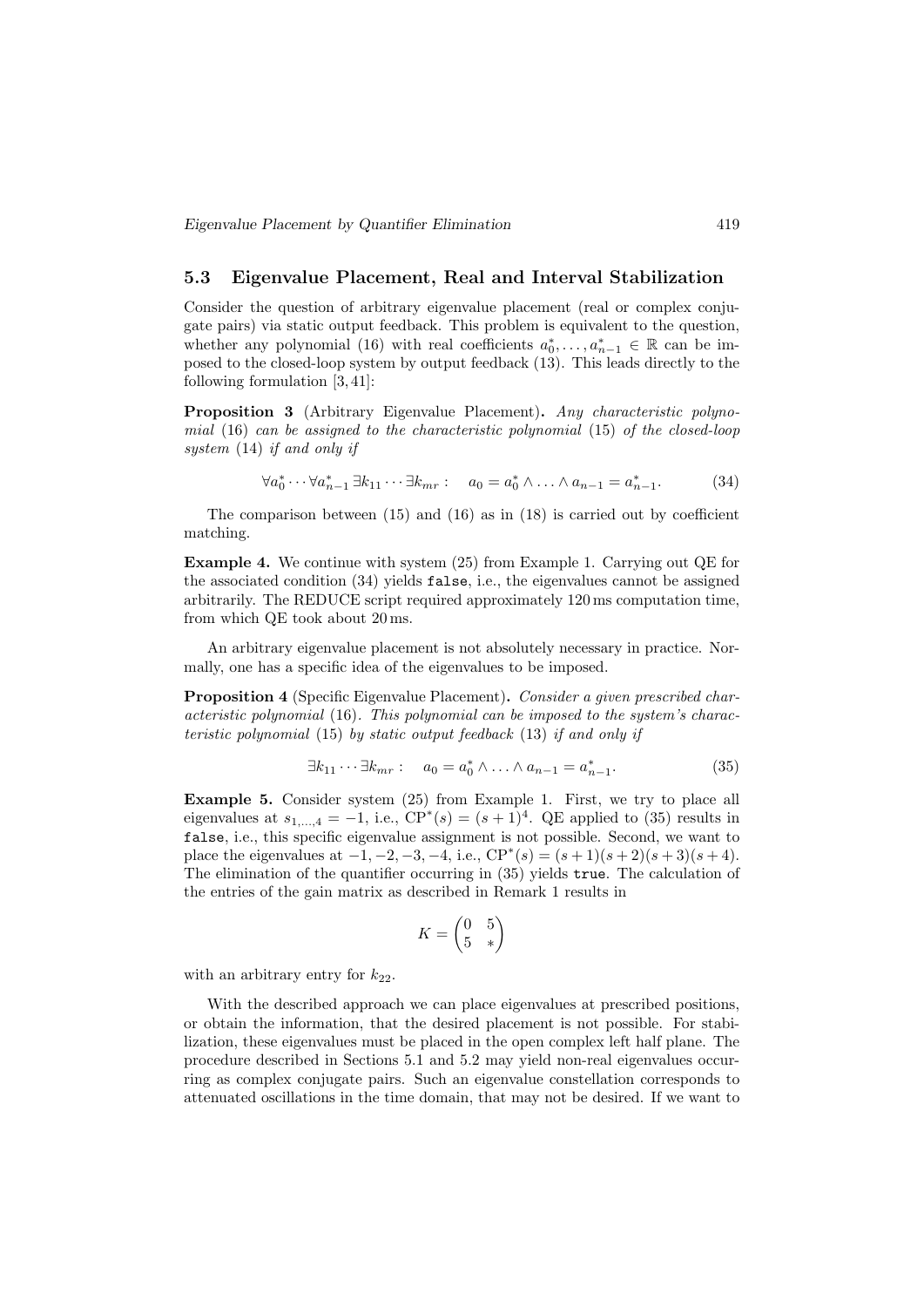avoid these oscillations, we could aim for a real stabilization. This can be seen as an eigenvalue placement problem, where the desired characteristic polynomial has the form

$$
CP^*(s) = (s - s_1) \cdots (s - s_n) \quad \text{with} \quad s_1, \ldots, s_n < 0. \tag{36}
$$

**Proposition 5** (Real Stabilizability I). System (1) is stabilizable by static output feedback (13) such that the closed-loop system (14) has only real eigenvalues if and only if

$$
\exists k_{11} \cdots \exists k_{mr} \exists s_1 \cdots \exists s_n : s_1 < 0 \land \ldots s_n < 0 \land a_0 = a_0^* \land \ldots \land a_{n-1} = a_{n-1}^* \quad (37)
$$

with a polynomial (16) of the form (36).

Compared to  $(35)$ , the prenex formula  $(37)$  contains n more quantified variables. However, the formulation (36) could be used to describe other design goals, which are summarized below:

- 1. Real stabilization:  $s_1 < 0, \ldots, s_n < 0$ ,
- 2. Robust real stabilization:  $s_1 \leq s_0, \ldots, s_n \leq s_0$  with  $s_0 < 0$ ,
- 3. Interval assignment:  $s_1 \in \mathcal{I}_1, \ldots, s_n \in \mathcal{I}_n$ , where  $\mathcal{I}_1, \ldots, \mathcal{I}_n \subseteq (-\infty, 0)$  can be open, half-open or closed intervals.

Furthermore, any combination thereof is possible as well. In particular, the individual interval assignment offers a possibility to relax a desired but not achievable design goal in eigenvalue placement.

Example 6. For system (25) from Example 1 we want to achieve a real stabilization with  $s_1 < 0, \ldots, s_4 < 0$ . The solvability of the assignment problem with a full  $2 \times 2$ matrix  $K$  could easily be verified using  $QE$ . Unfortunately, we were not able to carry out the stepwise computation of the entries as described in Remark 1. Clearly, the significant computational effort is due to the numbers of variables and quantifiers. As shown in (27) and (28), stabilization by static output feedback can be achieved with gain matrices of the structures

$$
K = \begin{pmatrix} 0 & k_{12} \\ k_{21} & 0 \end{pmatrix} \text{ or } K = \begin{pmatrix} k_{11} & 0 \\ 0 & k_{22} \end{pmatrix}.
$$
 (38)

The solvability of the above mentioned design goal could be verified for the structures  $(38)$  with QE in about 1.2s and 3.4s, respectively. The matrix  $(27)$  with the first structure already achieved our design goal. Using  $k_{12}$  and  $k_{21}$  as free variables, quantifier elimination results in the condition  $k_{12} \geq -3 \wedge k_{21} \geq 2$  for the aforementioned robust real eigenvalue placement goal. However, the diagonal matrix (28) stabilized the system, but violated the goals stated now (complex conjugate pair instead of purely real eigenvalues). With  $k_{11}$  or  $k_{22}$  as a free variable, the computation with REDLOG exceeds the RAM available.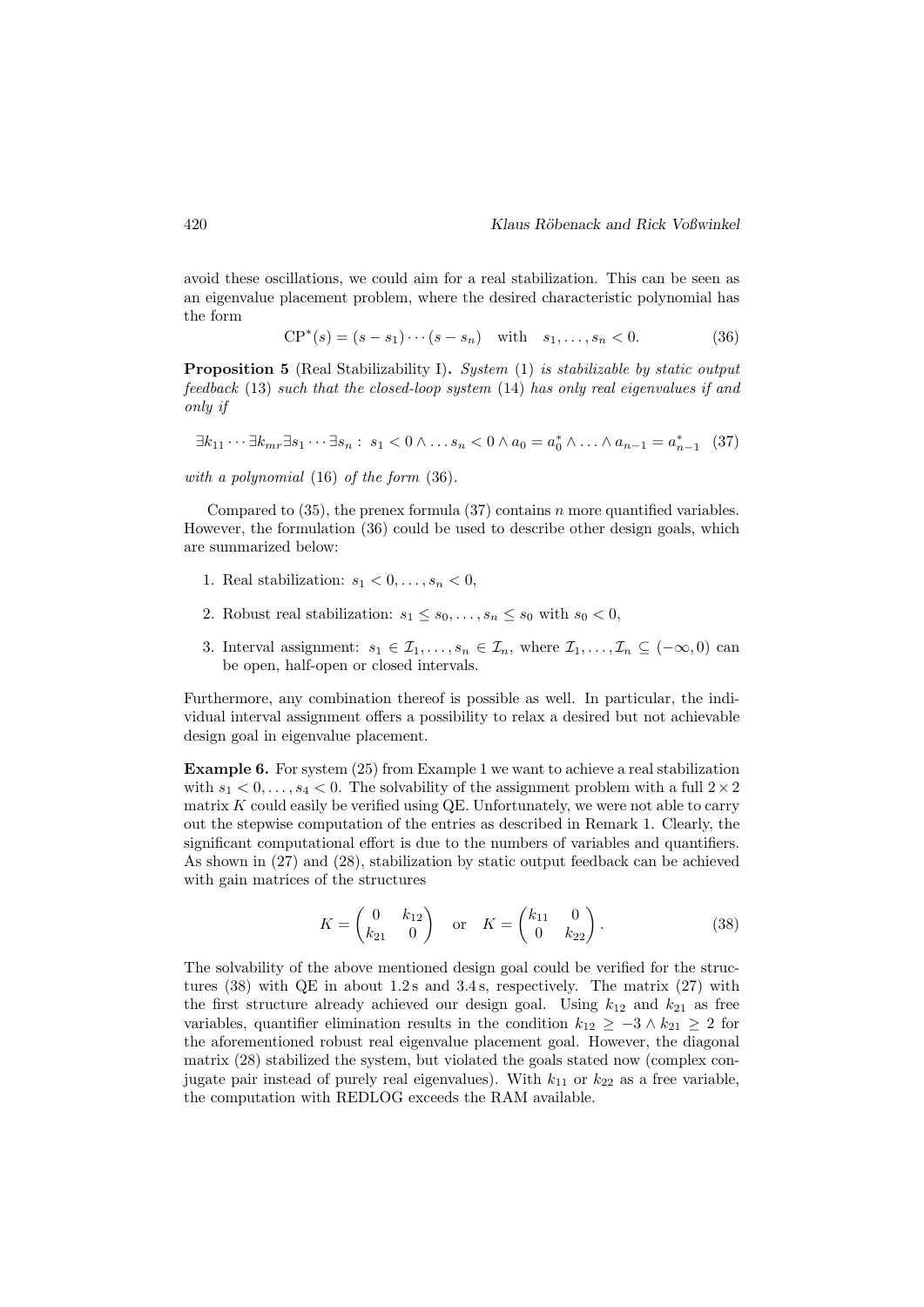#### Eigenvalue Placement by Quantifier Elimination 421

The approach for an arbitrary interval placement allows a very specific eigenvalue placement, but increases the computational effort significantly due to the additional quantified variables  $s_1, \ldots, s_n$ . In purely formal terms, the algorithms will deliver a result in finite time, but the specific duration may not be acceptable. Alternatively, the number of real roots in an interval can be computed using Sturm or Sturm-Habicht sequences [19, 40]. In particular, real stabilization can be seen as an eigenvalue placement into the interval  $(-\infty, 0)$ .

Proposition 6 (Real Stabilizability II). System (1) is stabilizable by static output feedback (13) such that the closed-loop system (14) has only real eigenvalues if and only if

$$
\begin{aligned}\n\exists k_{11} \cdots \exists k_{mr} : \\
n &= 2: \quad a_0 > 0 \land a_1 > 0 \land a_1^2 - 4a_0 > 0, \\
n &= 3: \quad a_0 > 0 \land a_1 > 0 \land 9a_0 - a_1a_2 < 0 \land \\
&27a_0^2 - 18a_0a_1a_2 + 4a_0a_2^3 + 4a_1^3 - a_1^2a_2^2 < 0.\n\end{aligned} \tag{39}
$$

For higher order systems, the appropriate conditions become more complicated, but can be generated automatically. The formulation is similar to that in Proposition 1.

Example 7. We continue with the system from Example 6 with the diagonal matrix shown in (38). Using  $k_{11}$  as free variable and the formulation as in Proposition 6, QE results in the condition that  $k_{11}$  must be larger than the largest real root of the polynomial  $\phi_1(k_{11}) = 673280k_{11}^6 - 3606912k_{11}^5 + 1743888k_{11}^4 - 2483712k_{11}^3 +$  $1259880k_{11}^2 - 338616k_{11} - 42875$ , i.e.,  $k_{11} \geq 4.97$ . We set  $k_{11} := 5$ . For  $k_{22}$  we obtain the condition that this entry should be smaller than the smallest real root of the polynomial  $\phi_2(k_{22}) = 42875k_{22}^6 + 5229396k_{22}^5 + 76959408k_{22}^4 - 622283328k_{22}^3 +$  $14829211248k_{22}^2 + 18901165248k_{22} + 10690284160$ , i.e.,  $k_{22} \leq -28.93$  Therefore, we obtain the gain matrix

$$
K = \begin{pmatrix} 5 & 0 \\ 0 & -29 \end{pmatrix}
$$

resulting in the closed loop eigenvalues  $s_1 \approx -1.209$ ,  $s_2 \approx -5.791$ ,  $s_3 = -6$  and  $s_4 = -7$ , i.e., our design goal is fulfilled.

Example 8. We want to achieve the real stabilization of system (29) from Example 3 with the gain matrix (30) in diagonal form. QE results in the condition that  $k_{11}$  must be larger than the largest real root of  $\phi_1(k_{11}) = 25k_{11}^4$  - $774k_{11}^3 - 203k_{11}^2 - 5292k_{11} + 1372$ , i.e.,  $k_{11} \geq 30.258$ . Without fixing  $k_{11}$ , we use  $k_{22}$  as a free variable. The entry  $k_{22}$  must be larger than the largest real root of  $\phi_2(k_{22}) = 25k_{22}^4 - 1452k_{22}^3 - 12426k_{22}^2 - 13228k_{22} + 5913$ , i.e.,  $k_{22} \gtrapprox 65.760$ . As in Example 3 these limitations in the parameter space are obtained if we consider the variables  $k_{11}$  and  $k_{22}$  independently. The values of  $(k_{11}, k_{22})$ , for which stability and real stability are achieved, are plotted numerically in Fig. 1. The boundaries between the different areas correspond to the values computed in Example 3 and 8. Alternatively, these sets can be calculated using parameter space methods, see [22, 48] and references cited there.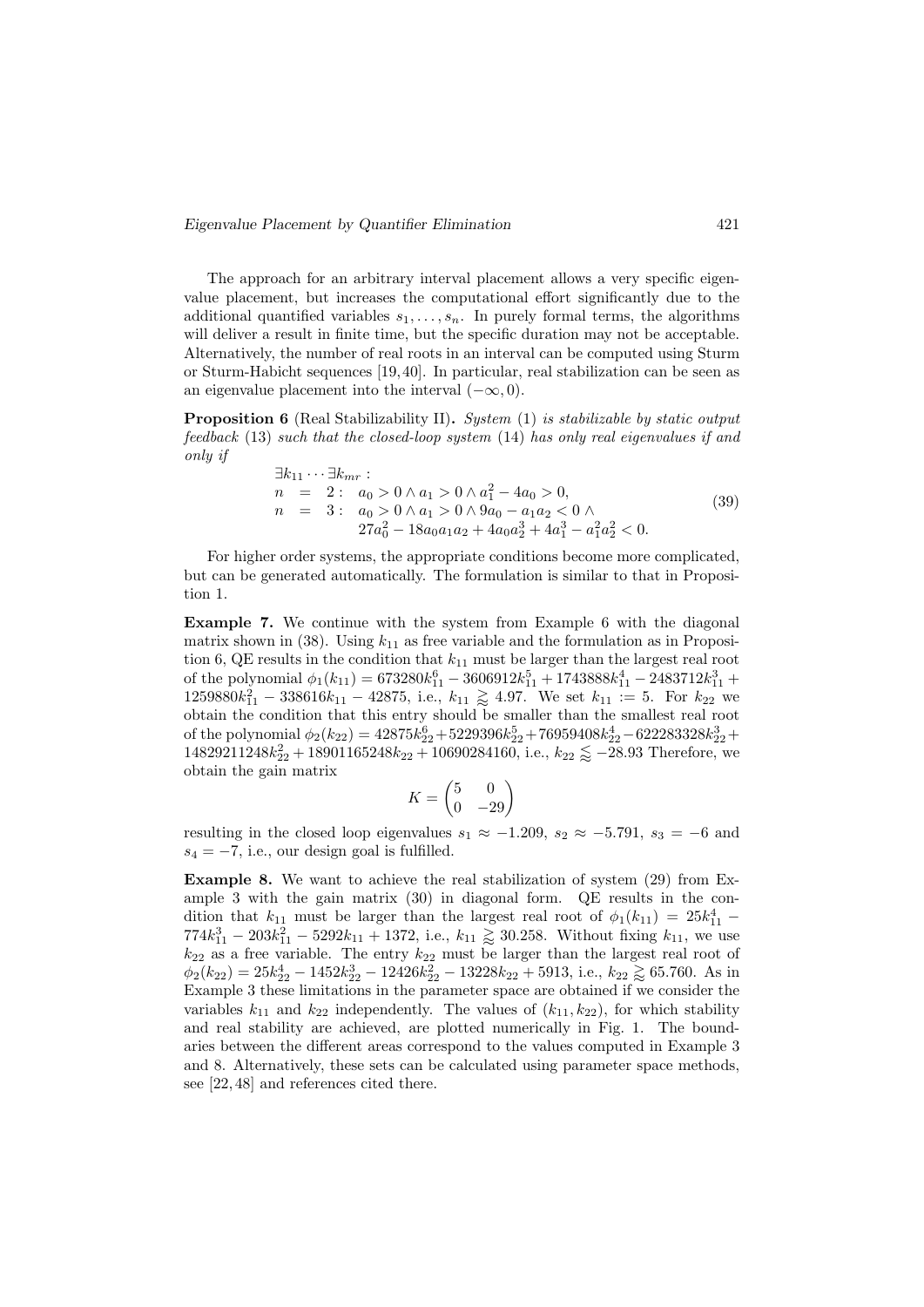

Figure 1: Stability properties of system (29) of Examples 3 and 8 plotted in the parameter space

## 6 Conclusions

We showed that static output feedback design with several constraints can be carried out using quantifier elimination. Due to modern algorithms such as virtual substitution, it is to be expected that this approach will gain in importance in the near future. Furthermore, parameter uncertainties and other design parameters can directly be addressed. Nevertheless, the inherent computational complexity currently prevents the applicability to high order systems. However, a further increase in processing power and algorithmic development will help to overcome these limitations. In particular, the extent to which the QE methods can be improved by massive parallelisation should be investigated on an algorithmic level.

### References

- [1] Ackermann, J. E. On the synthesis of linear control systems with specified characteristics. Automatica, 13(1):89–94, January 1977. DOI: 10.1016/0005-1098(77)90012-7.
- [2] Anai, H. and Hara, S. A parameter space approach to fixed-order robust controller synthesis by quantifier elimination. Int. J. Control, 79(11):1321– 1330, 2006. DOI: 10.1080/00207170600726550.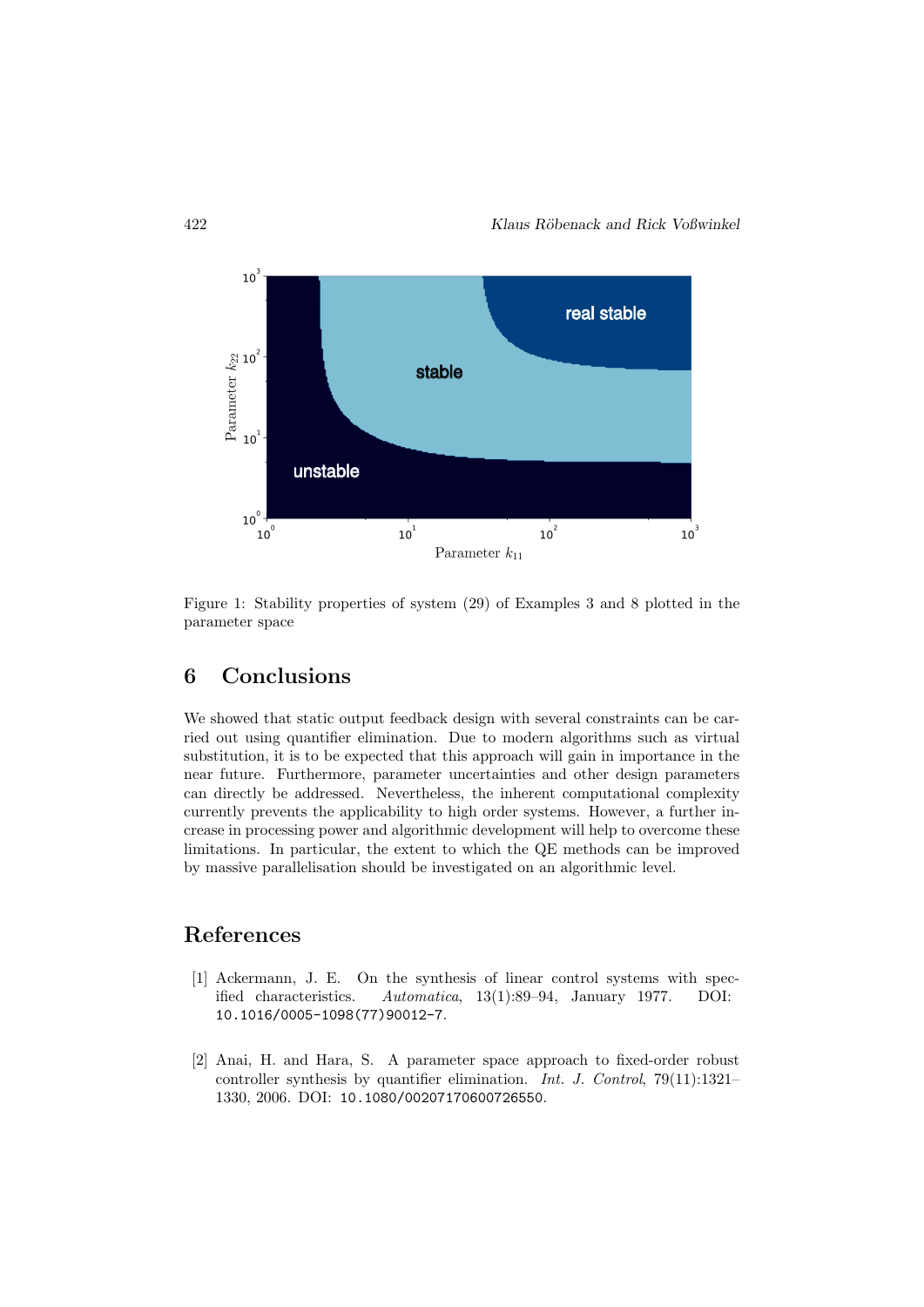- [3] Anderson, B., Bose, N., and Jury, E. Output feedback stabilization and related problems-solution via decision methods. IEEE Trans. on Automatic Control, 20(1):53–66, February 1975. DOI: 10.1109/TAC.1975.1100846.
- [4] Basu, S., Pollack, R., and Roy, M.-F. Algorithms in Real Algebraic Geometry. Springer, Berlin, Heidelberg, 2 edition, 2006.
- [5] Brockett, R. and Byrnes, C. Multivariable Nyquist criteria, root loci, and pole placement: A geometric viewpoint. IEEE Transactions on Automatic Control, 26(1):271–284, 1981. DOI: 10.1109/TAC.1981.1102571.
- [6] Brown, C. W. QEPCAD B: A program for computing with semi-algebraic sets using CADs. ACM SIGSAM Bulletin, 37(4):97–108, 2003. DOI: 10.1145/968708.968710.
- [7] Chen, C. and Maza, M. M. Real quantifier elimination in the RegularChains library. In Hong, H. and Yap, C., editors, *Mathematical Software – IMCS2014*, volume 8295 of Lecture Notes in Computer Science, pages 283–290, Berlin, Heidelberg, 2014. Springer-Verlag.
- [8] Collins, G. E. Quantifier elimination for real closed fields by cylindrical algebraic decompostion. In Automata Theory and Formal Languages 2nd GI Conference Kaiserslautern, May 20–23, 1975, pages 134–183. Springer, 1975.
- [9] Collins, G. E. and Hong, H. Partial cylindrical algebraic decomposition for quantifier elimination. Journal of Symbolic Computation, 12(3):299–328, 1991. DOI: 10.1016/S0747-7171(08)80152-6.
- [10] Crusius, C. A. R. and Trofino, A. Sufficient LMI conditions for output feedback control problems. IEEE Transactions on Automatic Control, 44(5):1053–1057, 1999. DOI: 10.1109/9.763227.
- [11] Davenport, J. H. and Heintz, J. Real quantifier elimination is doubly exponential. Journal of Symbolic Computation, 5(1):29–35, 1988. DOI: 10.1016/S0747-7171(88)80004-X.
- [12] Davison, E. J. and Wang, S. H. On pole assignment in linear multivariable systems using output feedback. IEEE Trans. on Automatic Control, 20(4):516– 518, 1975. DOI: 10.1109/TAC.1975.1101023.
- [13] Dolzmann, A. and Sturm, T. Redlog: Computer algebra meets computer logic. ACM SIGSAM Bulletin, 31(2):2–9, 1997. DOI: 10.1145/261320.261324.
- [14] Dorato, P. Quantified multivariable polynomial inequalities The mathematics of practical control design problems. IEEE Control Systems Magazine, 20(5):48–58, October 2000. DOI: 10.1109/37.872903.
- [15] Franke, M. Eigenvalue assignment by static output feedback on a new solvability condition and the computation of low gain feedback matrices. Int. J. Control, 87(1):64–75, 2014. DOI: 10.1080/00207179.2013.822102.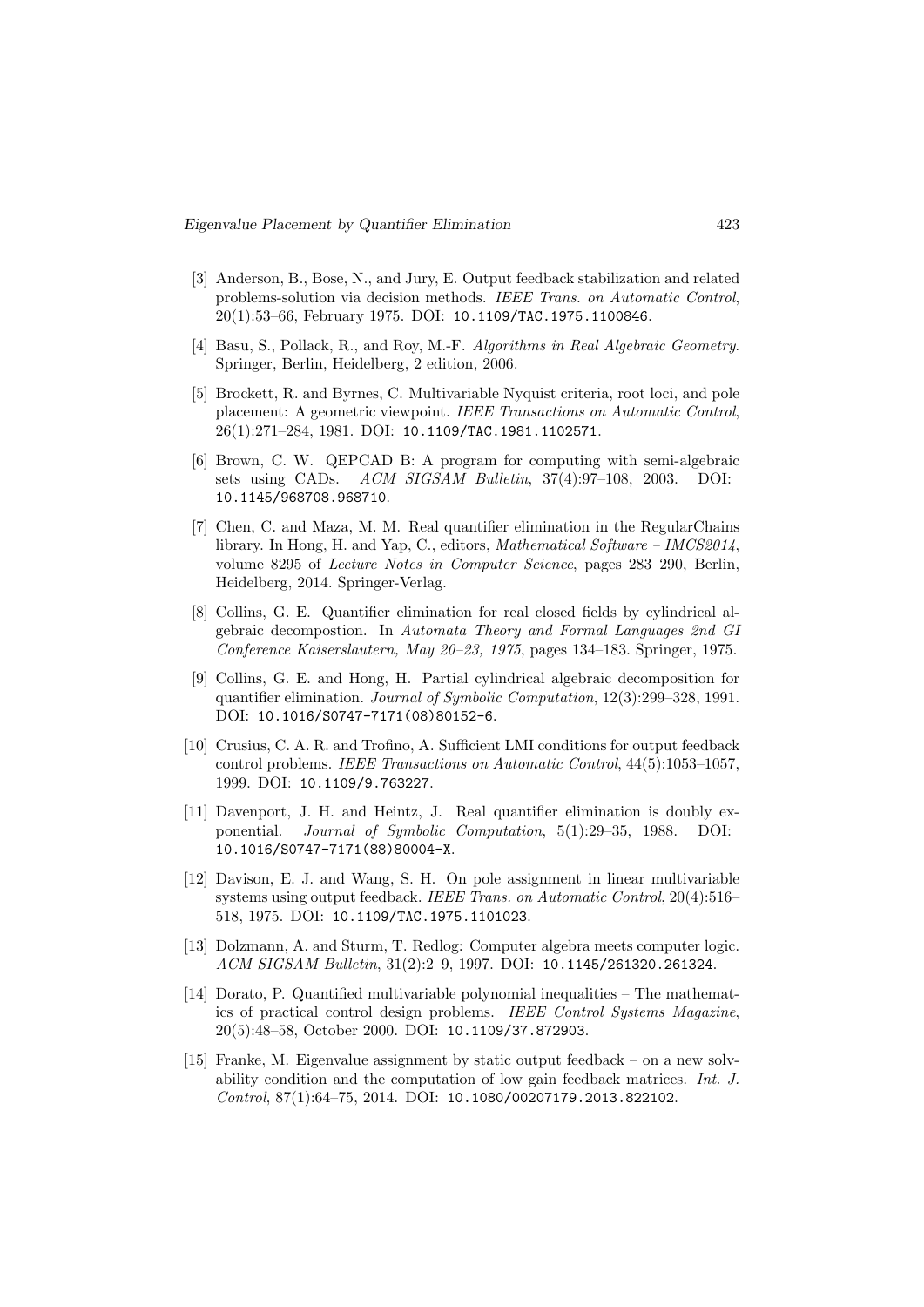- [16] Franke, M. and Röbenack, K. Calculation of constant output feedback matrices for pole placement by a Gauss-Newton method. Control and Intelligent Systems, 42(3):225–230, 2014. DOI: 10.2316/Journal.201.2014.3.201-2579.
- [17] Gonzalez-Vega, L., Lombardi, H., Recio, T., and Roy, M.-F. Sturm-Habicht sequence. In Proc. of the ACM-SIGSAM 1989 International Symposium on Symbolic and Algebraic Computation, pages 136–146, Portland, Oregon, USA, 1989. DOI: 10.1145/74540.74558.
- [18] Gu, Guoxiang. On the existence of linear optimal control with output feedback. SIAM Journal on control and Optimization, 28(3):711–719, 1990. DOI: 10.1137/0328041.
- [19] Habicht, W. Eine Verallgemeinerung des Sturmschen Wurzelzählverfahrens. Commentarii Mathematici Helvetici, 21(1):99–116, December 1948. DOI: 10.1007/BF02568028.
- [20] Hautus, M. L. J. Controllability and observability conditions for linear autonomous systems. Ned. Akad. Wetenschappen, Proc. Ser. A, 72:443–448, 1969.
- [21] Hautus, M. L. J. Stabilization, controllability, and observability for linear autonomous systems. Ned. Akad. Wetenschappen, Proc. Ser. A, 73:448–455, 1970.
- [22] Henrion, D. and Sebek, M. Plane geometry and convexity of polynomial stability regions. In Proc. Int. Symposium on Symbolic and Algebraic Computation, pages 111–116, 2008. DOI: 10.1145/1390768.1390786.
- [23] Hermann, R. and Martin, C. Applications of algebraic geometry to systems theory. Part I. IEEE Transactions on Automatic Control, 22(1):19–25, 1977. DOI: 10.1109/TAC.1977.1101395.
- [24] Iwane, H., Yanami, H., Anai, H., and Yokoyama, K. An effective implementation of symbolic-numeric cylindrical algebraic decomposition for quantifier elimination. Theoretical Computer Science, 479:43–69, 2013. DOI: 10.1016/j.tcs.2012.10.020.
- [25] Iwasaki, T. and Skelton, R. E. Parametrization of all stabilizing controllers via quadratic Lyapunov functions. Journal of Optimization Theory and Applications, 85(2):291–307, 1995. DOI: 10.1007/BF02192228.
- [26] Jirstrand, M. Nonlinear control system design by quantifier elimination. Journal of Symbolic Computation, 24(2):137–152, August 1997. DOI: 10.1006/jsco.1997.0119.
- [27] Kalman, R. E. On the general theory of control systems. In First International Congress of the International Federation of Automatic Control (IFAC), Moscow, 1960.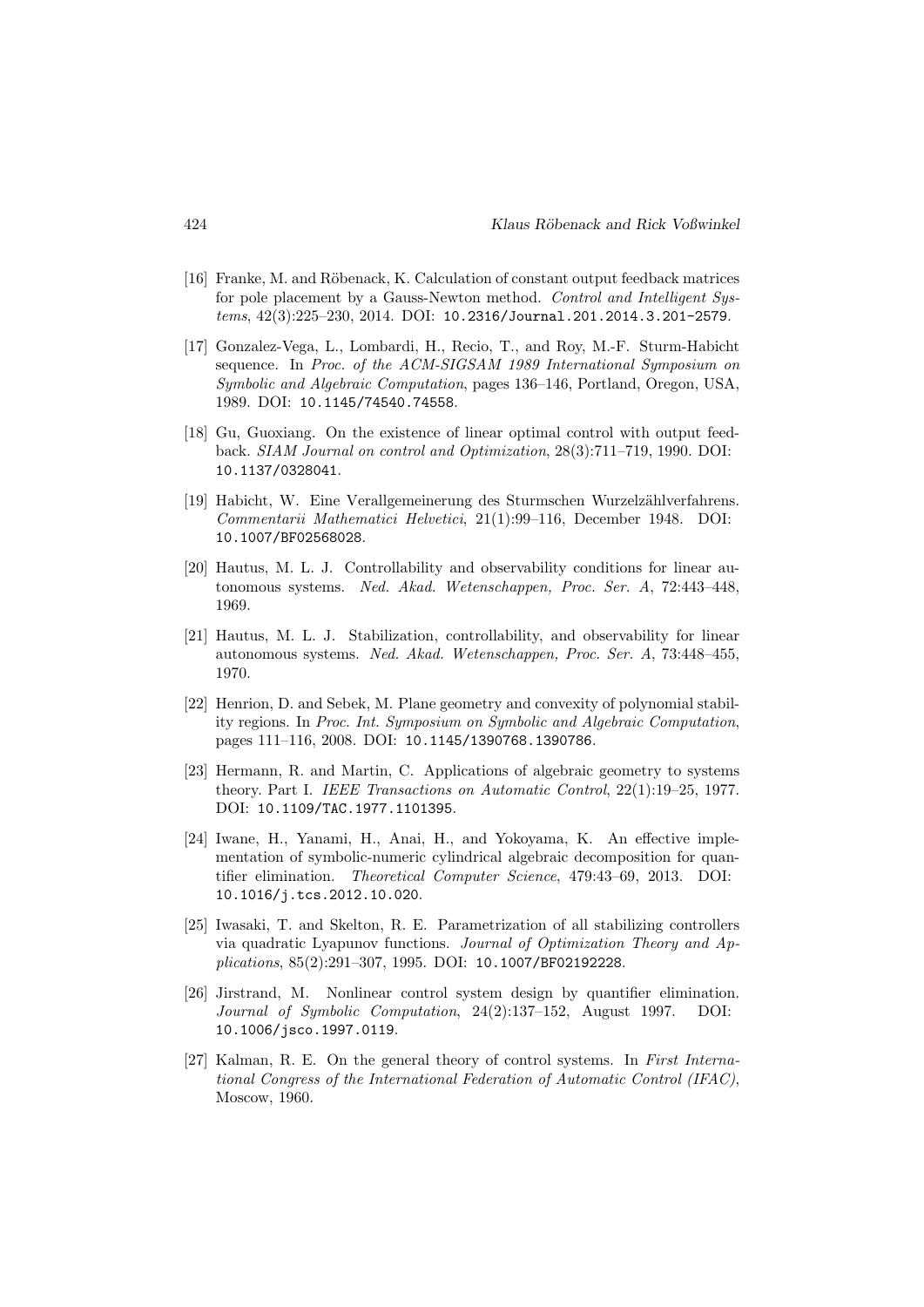- [28] Kimura, H. On pole assignment by output feedback. International Journal of Control, 28(1):11–22, 1978. DOI: 10.1080/00207177808922432.
- [29] Košta, M. New Concepts for Real Quantifier Elimination by Virtual Substitution. Dissertation, Universität des Saarlandes, Fakultät für Mathematik und Informatik, Saarbrücken, Germany, 2016. https://publikationen.sulb. uni-saarland.de/handle/20.500.11880/26735.
- [30] Lee, T. H., Wang, Q. G., and Koh, E. K. An iterative algorithm for pole placement by output feedback. IEEE Trans. on Automatic Control, 39(3):565– 568, March 1994. DOI: 10.1109/9.280760.
- [31] Loos, R. and Weispfenning, V. Applying linear quantifier elimination. The Computer Journal, 36(5):450–462, 1993. DOI: 10.1093/comjnl/36.5.450.
- [32] Luenberger, D. G. Observing the state of a linear system. IEEE Trans. Mil. Electronics, ME-8(2):74–80, 1964. DOI: 10.1109/TME.1964.4323124.
- [33] Marcus, M. and Minc, H. A Survey of Matrix Theory and Matrix Inequalities. Dover, 1992.
- [34] Mehrmann, V. and Xu, H. An analysis of the pole placement problem. I. The single-input case. Electronic Transactions on Numerical Analysis, 4:89–105, September 1996. http://eudml.org/doc/119479.
- [35] Mehrmann, V. and Xu, H. An analysis of the pole placement problem. II. The multi-input case. Electronic Transactions on Numerical Analysis, 5:77–97, September 1997. http://eudml.org/doc/119610.
- [36] Parlakci, A. Design of a static output feedback H-infinity controller for linear time-invariant systems: An LMI approach. In International Conference on System Theory, Control and Computing (ICSTCC 2018), Sinaia, Romania, October 2018. DOI: 10.1109/ICSTCC.2018.8540651.
- [37] Patel, R. V. and Toda, M. Quantitative measures of robustness for multivariable systems. In Joint Automatic Control Conference, 1980. DOI: 10.1109/JACC.1980.4232116.
- [38] Rauh, A., Kersten, J., and Aschemann, H. Linear matrix inequality techniques for the optimization of interval observers for spatially distributed heating systems. In IEEE International Conference on Methods & Models in Automation & Robotics (MMAR), pages 138–143, Miedzyzdroje, Poland, 2018. DOI: 10.1109/MMAR.2018.8486120.
- [39] Röbenack, K. and Voßwinkel, R. Static output feedback control by interval eigenvalue placement using quantifier elimination. In 11th Summer Workshop on Interval Methods (SWIM 2018), Rostock, Germany, 2018.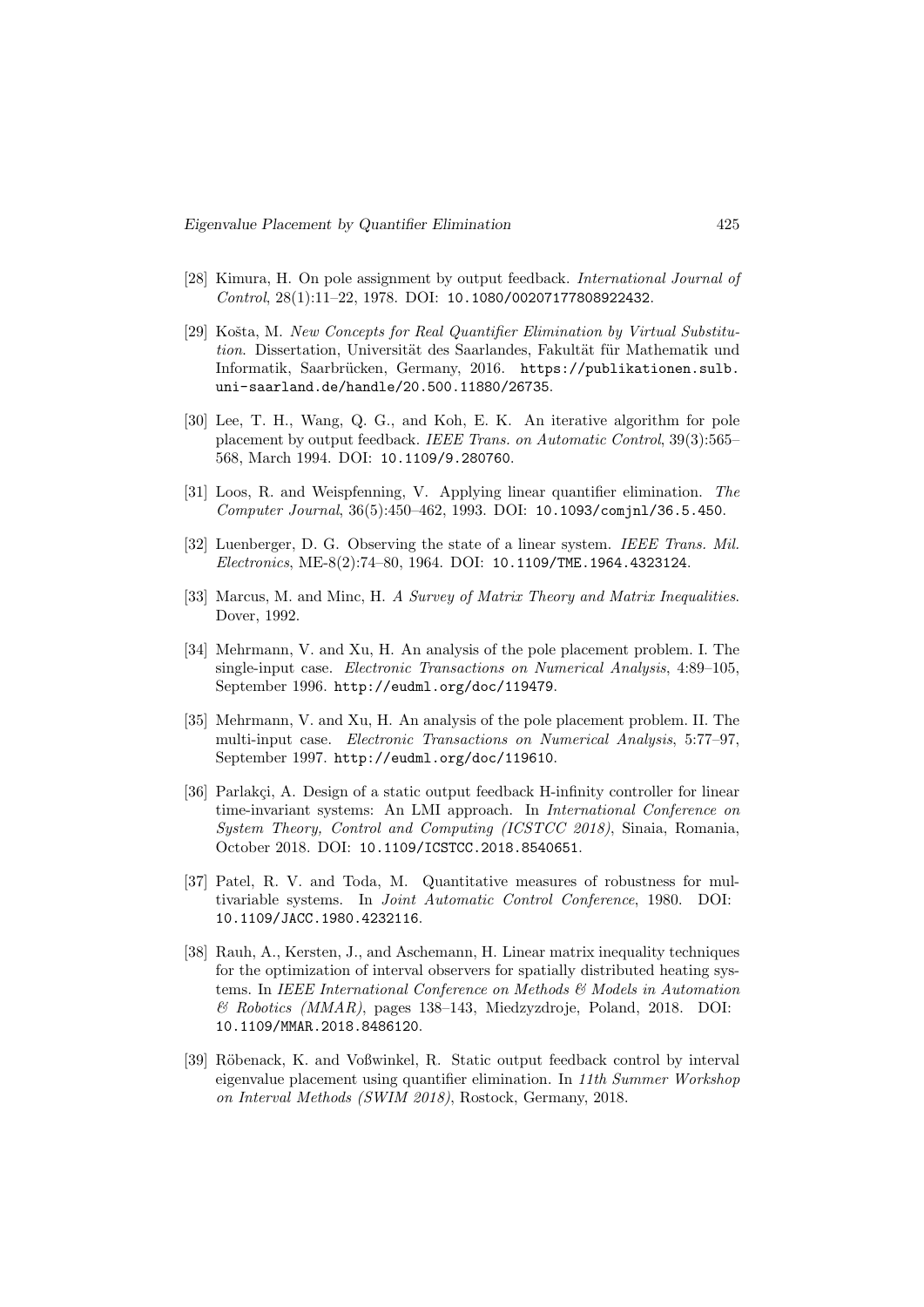- [40] Röbenack, K. and Voßwinkel, R. Lösung regelungstechnischer Problemstellungen mittels Quantorenelimination. Automatisierungstechnik, 2019. DOI: 10.1515/auto-2019-0045.
- [41] Röbenack, K., Voßwinkel, R., and Franke, M. On the eigenvalue placement by static output feedback via quantifier elimination. In Mediterranean Conference on Control and Automation (MED'18), pages 133–138, Zadar, Croatia, June 2018. DOI: 10.1109/MED.2018.8442817.
- [42] R¨obenack, K., Voßwinkel, R., Franke, M., and Franke, M. Stabilization by static output feedback: A quantifier elimination approach. In International Conference on System Theory, Control and Computing (IC-STCC 2018), pages 715–721, Sinaia, Romania, October 2018. DOI: 10.1109/ICSTCC.2018.8540735.
- [43] Rosenthal, J. and Willems, J. Open problems in the area of pole placement. In Blondel, Vincent D., Sontag, Eduardo D., Vidyasagar, M., and Willems, Jan C., editors, Open Problems in Mathematical Systems and Control Theory, Communication and Control Engineering Series, pages 181–191, London, 1999. Springer–Verlag.
- [44] Seidenberg, A. A new decision method for elementary algebra. Annals of Mathematics, 60(2):365–374, 1954. DOI: 10.2307/1969640.
- [45] Syrmos, V. L., Abdallah, C. T., Dorato, P., and Grigoriadis, K. Static output feedback — A survey. Automatica,  $33(2):125-137$ , 1997. DOI: 10.1016/S0005-1098(96)00141-0.
- [46] Tarski, A. A Decision Method for a Elementary Algebra and Geometry. Project rand. Rand Corporation, 1948.
- [47] Tong, J. and Bajcinca, N. Computation of feasible parametric regions for Lyapunov functions. In Asian Control Conference (ASCC), pages 2453–2458, 2017. DOI: 10.1109/ASCC.2017.8287559.
- [48] Voßwinkel, R., Pyta, L., Schrödel, F., Mutlu, I., Mihailescu-Stoica, D., and Bajcinca, N. Performance boundary mapping for continuous and discrete time linear systems. Automatica, 107:272–280, 2019. DOI: 10.1016/j.automatica.2019.05.055.
- [49] Voßwinkel, R., Tong, J., Röbenack, K., and Bajcinca, N. Stability bounds for systems and mechanisms in linear descriptor form. In  $59^{th}$  Ilmenau Scientific Colloquium, September 2017. https://nbn-resolving.org/urn:nbn: de:gbv:ilm1-2017iwk-115:1.
- [50] Wang, X. A. Grassmannian, central projection, and output feedback pole assignment of linear systems. IEEE Trans. on Automatic Control, 41(6):786– 794, June 1996. DOI: 10.1109/9.506231.